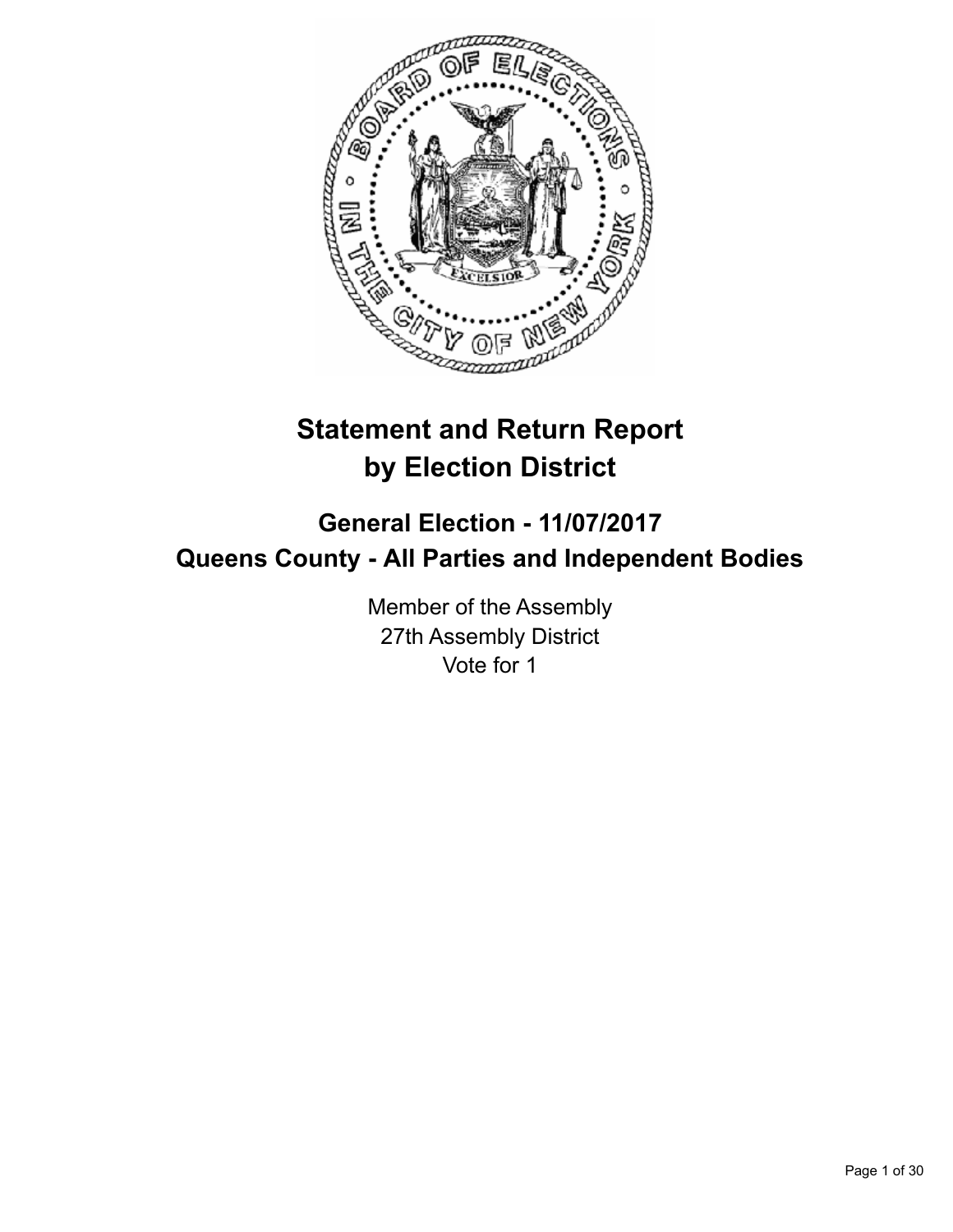

| <b>PUBLIC COUNTER</b>                                    | 272 |
|----------------------------------------------------------|-----|
| <b>MANUALLY COUNTED EMERGENCY</b>                        | 0   |
| ABSENTEE / MILITARY                                      | 6   |
| AFFIDAVIT                                                | 3   |
| <b>Total Ballots</b>                                     | 281 |
| Less - Inapplicable Federal/Special Presidential Ballots | 0   |
| <b>Total Applicable Ballots</b>                          | 281 |
| DANIEL A. ROSENTHAL (DEMOCRATIC)                         | 230 |
| <b>MARK NIERMAN (WRITE-IN)</b>                           |     |
| PATRICK EWING (WRITE-IN)                                 |     |
| UNATTRIBUTABLE WRITE-IN (WRITE-IN)                       | 2   |
| <b>Total Votes</b>                                       | 234 |
| Unrecorded                                               | 47  |

## **002/27**

| <b>PUBLIC COUNTER</b>                                    | 129 |
|----------------------------------------------------------|-----|
| <b>MANUALLY COUNTED EMERGENCY</b>                        | 0   |
| ABSENTEE / MILITARY                                      | 0   |
| AFFIDAVIT                                                |     |
| <b>Total Ballots</b>                                     | 130 |
| Less - Inapplicable Federal/Special Presidential Ballots | 0   |
| <b>Total Applicable Ballots</b>                          | 130 |
| DANIEL A. ROSENTHAL (DEMOCRATIC)                         | 98  |
| <b>Total Votes</b>                                       | 98  |
| Unrecorded                                               | 32  |

| <b>PUBLIC COUNTER</b>                                    | 208      |
|----------------------------------------------------------|----------|
| <b>MANUALLY COUNTED EMERGENCY</b>                        | 0        |
| ABSENTEE / MILITARY                                      | 5        |
| AFFIDAVIT                                                |          |
| <b>Total Ballots</b>                                     | 214      |
| Less - Inapplicable Federal/Special Presidential Ballots | $\Omega$ |
| <b>Total Applicable Ballots</b>                          | 214      |
| DANIEL A. ROSENTHAL (DEMOCRATIC)                         | 145      |
| KAREN GUTUIRTH (WRITE-IN)                                |          |
| <b>Total Votes</b>                                       | 146      |
| Unrecorded                                               | 68       |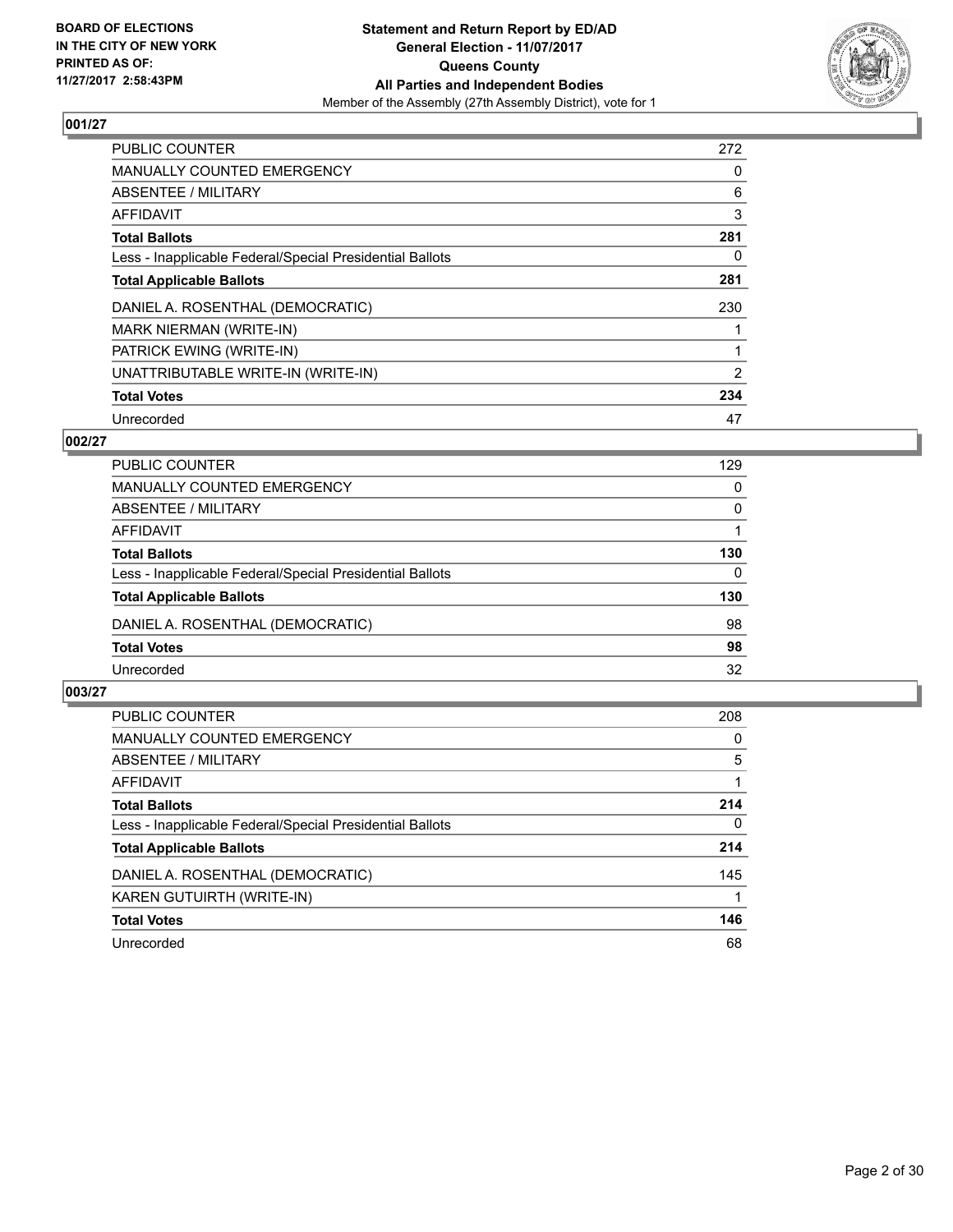

| <b>PUBLIC COUNTER</b>                                    | 160 |
|----------------------------------------------------------|-----|
| MANUALLY COUNTED EMERGENCY                               | 0   |
| <b>ABSENTEE / MILITARY</b>                               | 3   |
| AFFIDAVIT                                                |     |
| <b>Total Ballots</b>                                     | 164 |
| Less - Inapplicable Federal/Special Presidential Ballots | 0   |
| <b>Total Applicable Ballots</b>                          | 164 |
| DANIEL A. ROSENTHAL (DEMOCRATIC)                         | 109 |
| DOUGLAS COLOMBO (WRITE-IN)                               |     |
| JOHN T. WOODS (WRITE-IN)                                 |     |
| UNATTRIBUTABLE WRITE-IN (WRITE-IN)                       | 2   |
| WILFRED WINFEILD HENDRON II (WRITE-IN)                   |     |
| <b>Total Votes</b>                                       | 114 |
| Unrecorded                                               | 50  |

## **005/27**

| <b>PUBLIC COUNTER</b>                                    | 204 |
|----------------------------------------------------------|-----|
| MANUALLY COUNTED EMERGENCY                               | 0   |
| ABSENTEE / MILITARY                                      | 9   |
| AFFIDAVIT                                                | 5   |
| <b>Total Ballots</b>                                     | 218 |
| Less - Inapplicable Federal/Special Presidential Ballots | 0   |
| <b>Total Applicable Ballots</b>                          | 218 |
| DANIEL A. ROSENTHAL (DEMOCRATIC)                         | 159 |
| DONALD TRUMP (WRITE-IN)                                  |     |
| <b>Total Votes</b>                                       | 160 |
| Unrecorded                                               | 58  |

| <b>PUBLIC COUNTER</b>                                    | 361 |
|----------------------------------------------------------|-----|
| <b>MANUALLY COUNTED EMERGENCY</b>                        | 0   |
| ABSENTEE / MILITARY                                      | 13  |
| <b>AFFIDAVIT</b>                                         | 1   |
| <b>Total Ballots</b>                                     | 375 |
| Less - Inapplicable Federal/Special Presidential Ballots | 0   |
| <b>Total Applicable Ballots</b>                          | 375 |
| DANIEL A. ROSENTHAL (DEMOCRATIC)                         | 265 |
| ALLEGRA HORN (WRITE-IN)                                  | 1   |
| BRIAN CRAWFORD (WRITE-IN)                                | 1   |
| <b>BURIM NAMANI (WRITE-IN)</b>                           | 1   |
| CHRIS INVIDIATA (WRITE-IN)                               | 1   |
| LOWELL RUPUPORT (WRITE-IN)                               | 1   |
| UNATTRIBUTABLE WRITE-IN (WRITE-IN)                       | 1   |
| <b>Total Votes</b>                                       | 271 |
| Unrecorded                                               | 104 |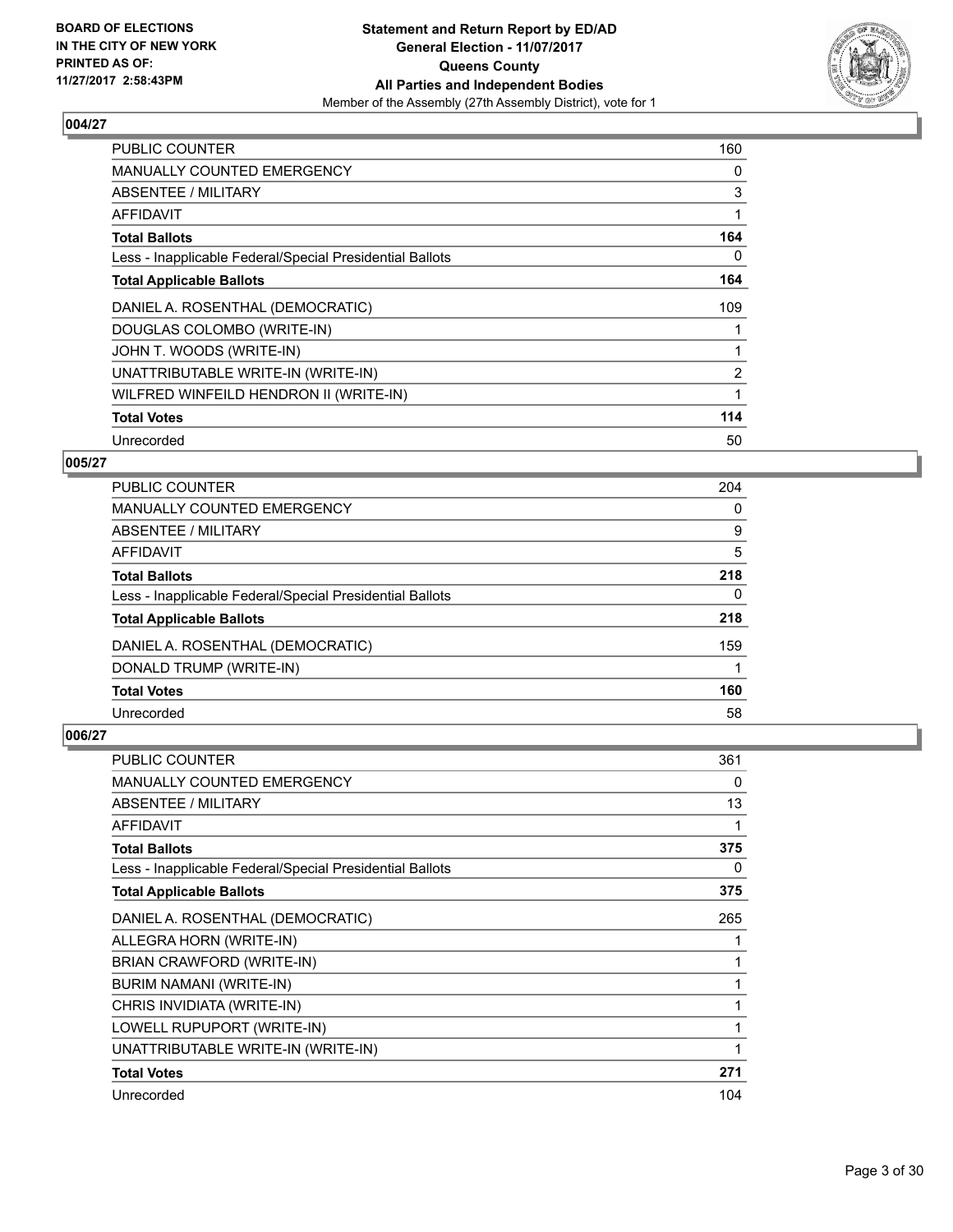

| <b>PUBLIC COUNTER</b>                                    | 327            |
|----------------------------------------------------------|----------------|
| <b>MANUALLY COUNTED EMERGENCY</b>                        | 0              |
| ABSENTEE / MILITARY                                      | 5              |
| AFFIDAVIT                                                | $\overline{2}$ |
| <b>Total Ballots</b>                                     | 334            |
| Less - Inapplicable Federal/Special Presidential Ballots | 0              |
| <b>Total Applicable Ballots</b>                          | 334            |
| DANIEL A. ROSENTHAL (DEMOCRATIC)                         | 253            |
| ED LEE (WRITE-IN)                                        |                |
| THOMAS STEVENS (WRITE-IN)                                |                |
| <b>Total Votes</b>                                       | 255            |
| Unrecorded                                               | 79             |

#### **008/27**

| <b>PUBLIC COUNTER</b>                                    | 261 |
|----------------------------------------------------------|-----|
| <b>MANUALLY COUNTED EMERGENCY</b>                        | 0   |
| ABSENTEE / MILITARY                                      | 10  |
| AFFIDAVIT                                                | 6   |
| <b>Total Ballots</b>                                     | 277 |
| Less - Inapplicable Federal/Special Presidential Ballots | 0   |
| <b>Total Applicable Ballots</b>                          | 277 |
| DANIEL A. ROSENTHAL (DEMOCRATIC)                         | 210 |
| <b>JUAN CARLOS POLANCO (WRITE-IN)</b>                    |     |
| KIM JONG IL (WRITE-IN)                                   |     |
| PHIL SERPICO (WRITE-IN)                                  |     |
| <b>Total Votes</b>                                       | 213 |
| Unrecorded                                               | 64  |

| <b>PUBLIC COUNTER</b>                                    | 139   |
|----------------------------------------------------------|-------|
| <b>MANUALLY COUNTED EMERGENCY</b>                        | 0     |
| ABSENTEE / MILITARY                                      | 2     |
| AFFIDAVIT                                                |       |
| <b>Total Ballots</b>                                     | 142   |
| Less - Inapplicable Federal/Special Presidential Ballots | 0     |
| <b>Total Applicable Ballots</b>                          | 142   |
| DANIEL A. ROSENTHAL (DEMOCRATIC)                         | 112   |
| <b>Total Votes</b>                                       | $112$ |
| Unrecorded                                               | 30    |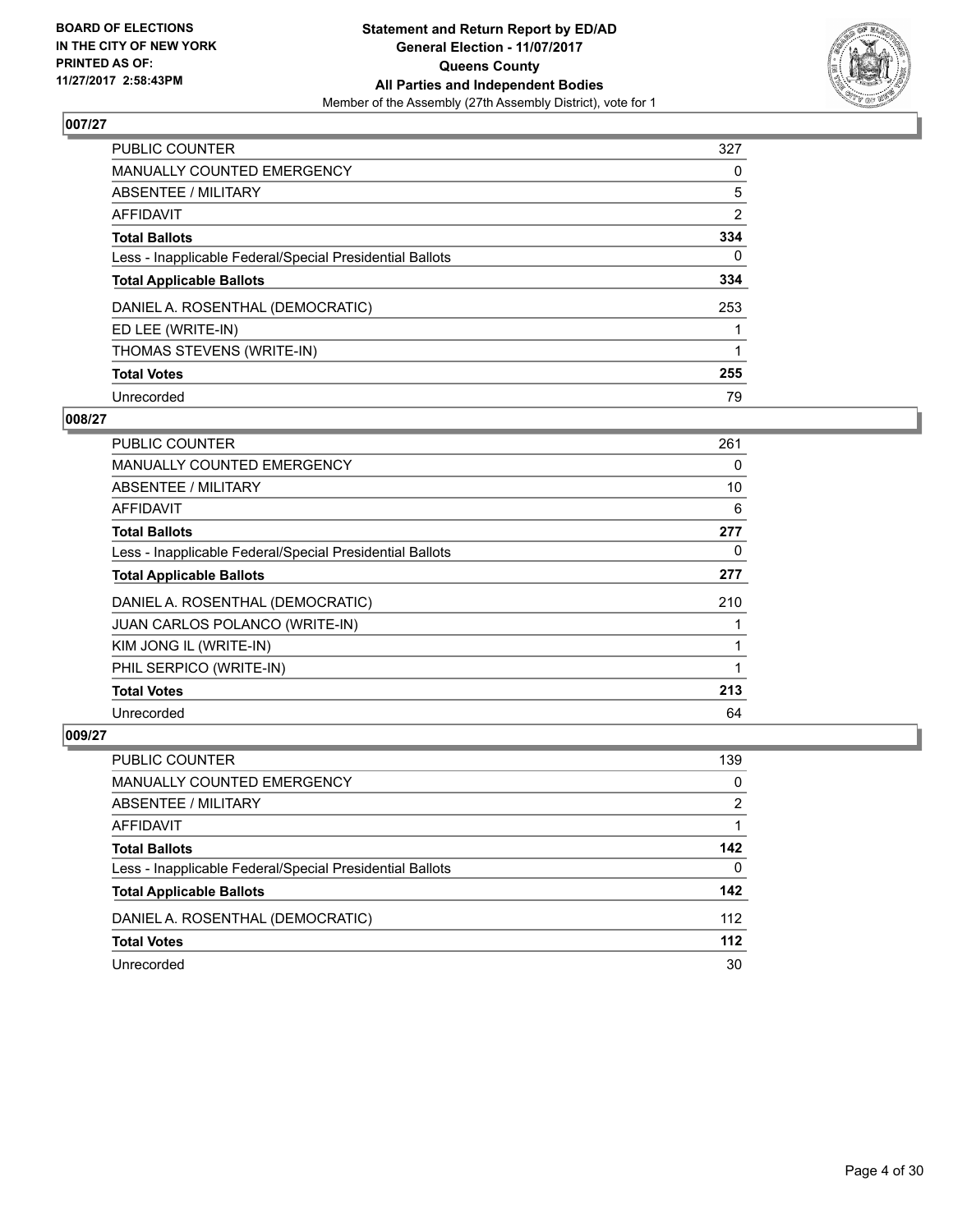

| PUBLIC COUNTER                                           | 4        |
|----------------------------------------------------------|----------|
| <b>MANUALLY COUNTED EMERGENCY</b>                        | 0        |
| ABSENTEE / MILITARY                                      | 0        |
| <b>AFFIDAVIT</b>                                         | $\Omega$ |
| <b>Total Ballots</b>                                     | 4        |
| Less - Inapplicable Federal/Special Presidential Ballots | 0        |
| <b>Total Applicable Ballots</b>                          | 4        |
| DANIEL A. ROSENTHAL (DEMOCRATIC)                         | 3        |
| <b>Total Votes</b>                                       | 3        |
| Unrecorded                                               |          |

#### **011/27**

| PUBLIC COUNTER                                           | 138 |
|----------------------------------------------------------|-----|
| <b>MANUALLY COUNTED EMERGENCY</b>                        | 0   |
| ABSENTEE / MILITARY                                      | 6   |
| AFFIDAVIT                                                | 4   |
| <b>Total Ballots</b>                                     | 148 |
| Less - Inapplicable Federal/Special Presidential Ballots | 0   |
| <b>Total Applicable Ballots</b>                          | 148 |
| DANIEL A. ROSENTHAL (DEMOCRATIC)                         | 118 |
| <b>Total Votes</b>                                       | 118 |
| Unrecorded                                               | 30  |
|                                                          |     |

| <b>PUBLIC COUNTER</b>                                    | 148 |
|----------------------------------------------------------|-----|
| <b>MANUALLY COUNTED EMERGENCY</b>                        | 0   |
| ABSENTEE / MILITARY                                      | 3   |
| <b>AFFIDAVIT</b>                                         | 6   |
| <b>Total Ballots</b>                                     | 157 |
| Less - Inapplicable Federal/Special Presidential Ballots | 0   |
| <b>Total Applicable Ballots</b>                          | 157 |
| DANIEL A. ROSENTHAL (DEMOCRATIC)                         | 101 |
| <b>BUGS BUNNY (WRITE-IN)</b>                             |     |
| WALDY ACOSTA (WRITE-IN)                                  |     |
| <b>Total Votes</b>                                       | 103 |
| Unrecorded                                               | 54  |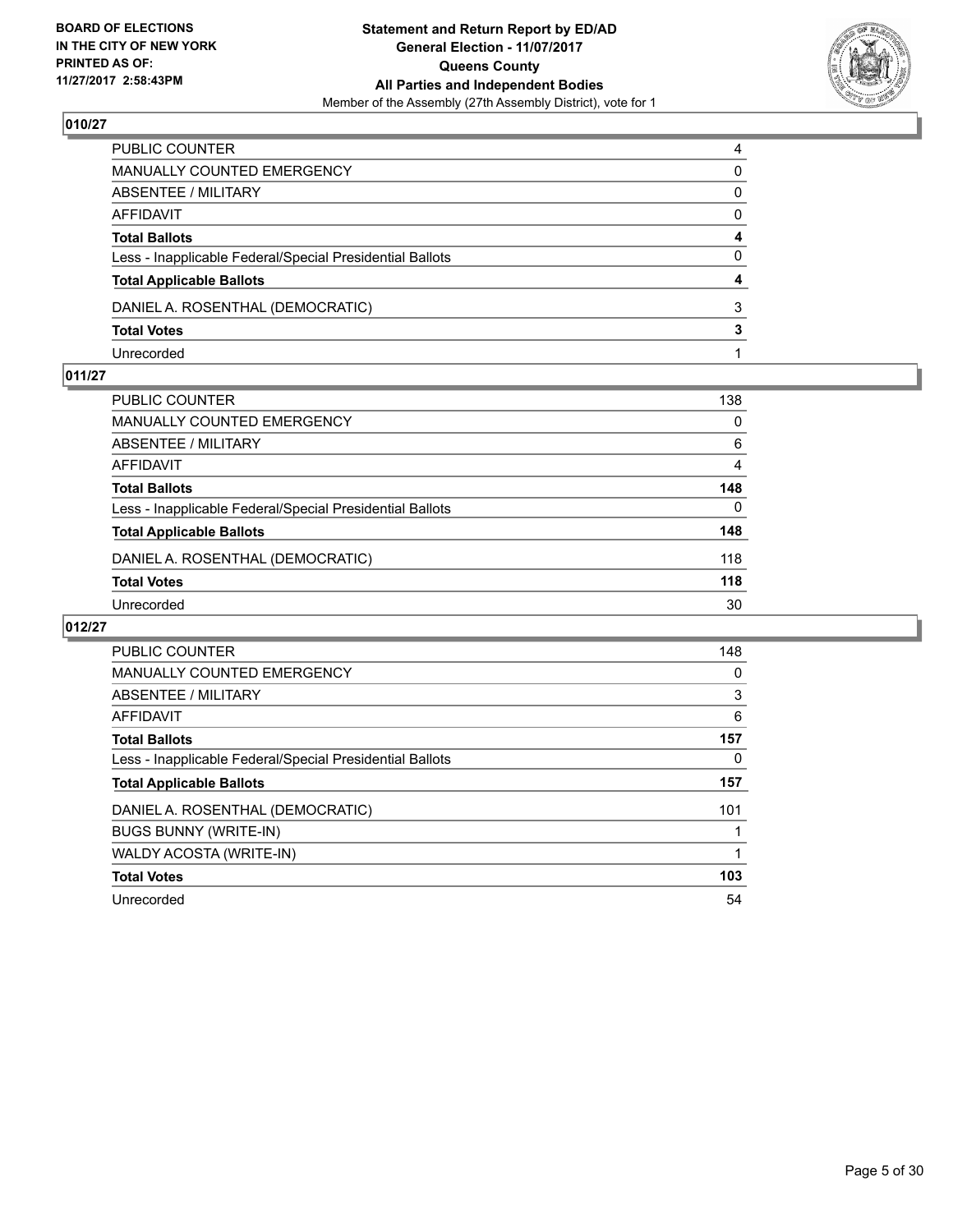

| <b>PUBLIC COUNTER</b>                                    | 269 |
|----------------------------------------------------------|-----|
| <b>MANUALLY COUNTED EMERGENCY</b>                        | 0   |
| ABSENTEE / MILITARY                                      | 14  |
| AFFIDAVIT                                                | 6   |
| <b>Total Ballots</b>                                     | 289 |
| Less - Inapplicable Federal/Special Presidential Ballots | 0   |
| <b>Total Applicable Ballots</b>                          | 289 |
| DANIEL A. ROSENTHAL (DEMOCRATIC)                         | 212 |
| <b>JESSE VENTURA (WRITE-IN)</b>                          |     |
| UNATTRIBUTABLE WRITE-IN (WRITE-IN)                       | 2   |
| <b>Total Votes</b>                                       | 215 |
| Unrecorded                                               | 74  |

## **014/27**

| <b>PUBLIC COUNTER</b>                                    | 340 |
|----------------------------------------------------------|-----|
| <b>MANUALLY COUNTED EMERGENCY</b>                        | 0   |
| ABSENTEE / MILITARY                                      | 7   |
| AFFIDAVIT                                                | 5   |
| <b>Total Ballots</b>                                     | 352 |
| Less - Inapplicable Federal/Special Presidential Ballots | 0   |
| <b>Total Applicable Ballots</b>                          | 352 |
| DANIEL A. ROSENTHAL (DEMOCRATIC)                         | 261 |
| <b>JUSTIN WAX JACOBS (WRITE-IN)</b>                      | 2   |
| <b>Total Votes</b>                                       | 263 |
| Unrecorded                                               | 89  |
|                                                          |     |

| <b>PUBLIC COUNTER</b>                                    | 169      |
|----------------------------------------------------------|----------|
| <b>MANUALLY COUNTED EMERGENCY</b>                        | 0        |
| ABSENTEE / MILITARY                                      | 9        |
| AFFIDAVIT                                                |          |
| <b>Total Ballots</b>                                     | 179      |
| Less - Inapplicable Federal/Special Presidential Ballots | $\Omega$ |
| <b>Total Applicable Ballots</b>                          | 179      |
| DANIEL A. ROSENTHAL (DEMOCRATIC)                         | 124      |
| STEPHEN KYRO (WRITE-IN)                                  |          |
| <b>Total Votes</b>                                       | 125      |
| Unrecorded                                               | 54       |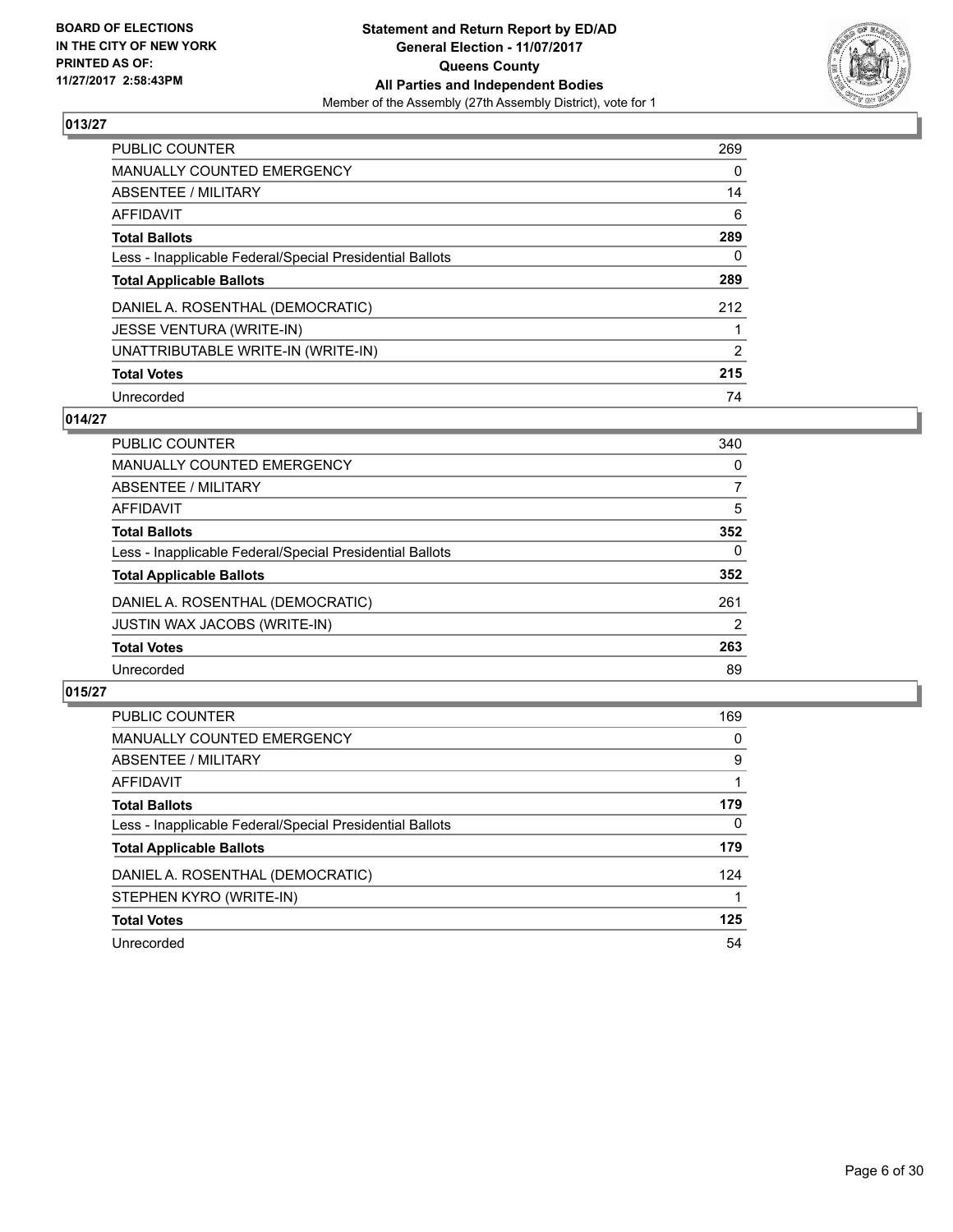

| PUBLIC COUNTER                                           | 177          |
|----------------------------------------------------------|--------------|
| MANUALLY COUNTED EMERGENCY                               | 0            |
| ABSENTEE / MILITARY                                      | 6            |
| AFFIDAVIT                                                | 3            |
| <b>Total Ballots</b>                                     | 186          |
| Less - Inapplicable Federal/Special Presidential Ballots | $\mathbf{0}$ |
| <b>Total Applicable Ballots</b>                          | 186          |
| DANIEL A. ROSENTHAL (DEMOCRATIC)                         | 140          |
| GILARIA I. CAHILL (WRITE-IN)                             |              |
| <b>Total Votes</b>                                       | 141          |
| Unrecorded                                               | 45           |

## **017/27**

| <b>PUBLIC COUNTER</b>                                    | 81 |
|----------------------------------------------------------|----|
| MANUALLY COUNTED EMERGENCY                               | 0  |
| ABSENTEE / MILITARY                                      | 2  |
| AFFIDAVIT                                                |    |
| <b>Total Ballots</b>                                     | 84 |
| Less - Inapplicable Federal/Special Presidential Ballots | 0  |
| <b>Total Applicable Ballots</b>                          | 84 |
| DANIEL A. ROSENTHAL (DEMOCRATIC)                         | 56 |
| <b>Total Votes</b>                                       | 56 |
| Unrecorded                                               | 28 |

| PUBLIC COUNTER                                           | 18       |
|----------------------------------------------------------|----------|
| <b>MANUALLY COUNTED EMERGENCY</b>                        | $\Omega$ |
| ABSENTEE / MILITARY                                      | 0        |
| AFFIDAVIT                                                |          |
| <b>Total Ballots</b>                                     | 19       |
| Less - Inapplicable Federal/Special Presidential Ballots | 0        |
| <b>Total Applicable Ballots</b>                          | 19       |
| DANIEL A. ROSENTHAL (DEMOCRATIC)                         | 11       |
| <b>Total Votes</b>                                       | 11       |
| Unrecorded                                               | 8        |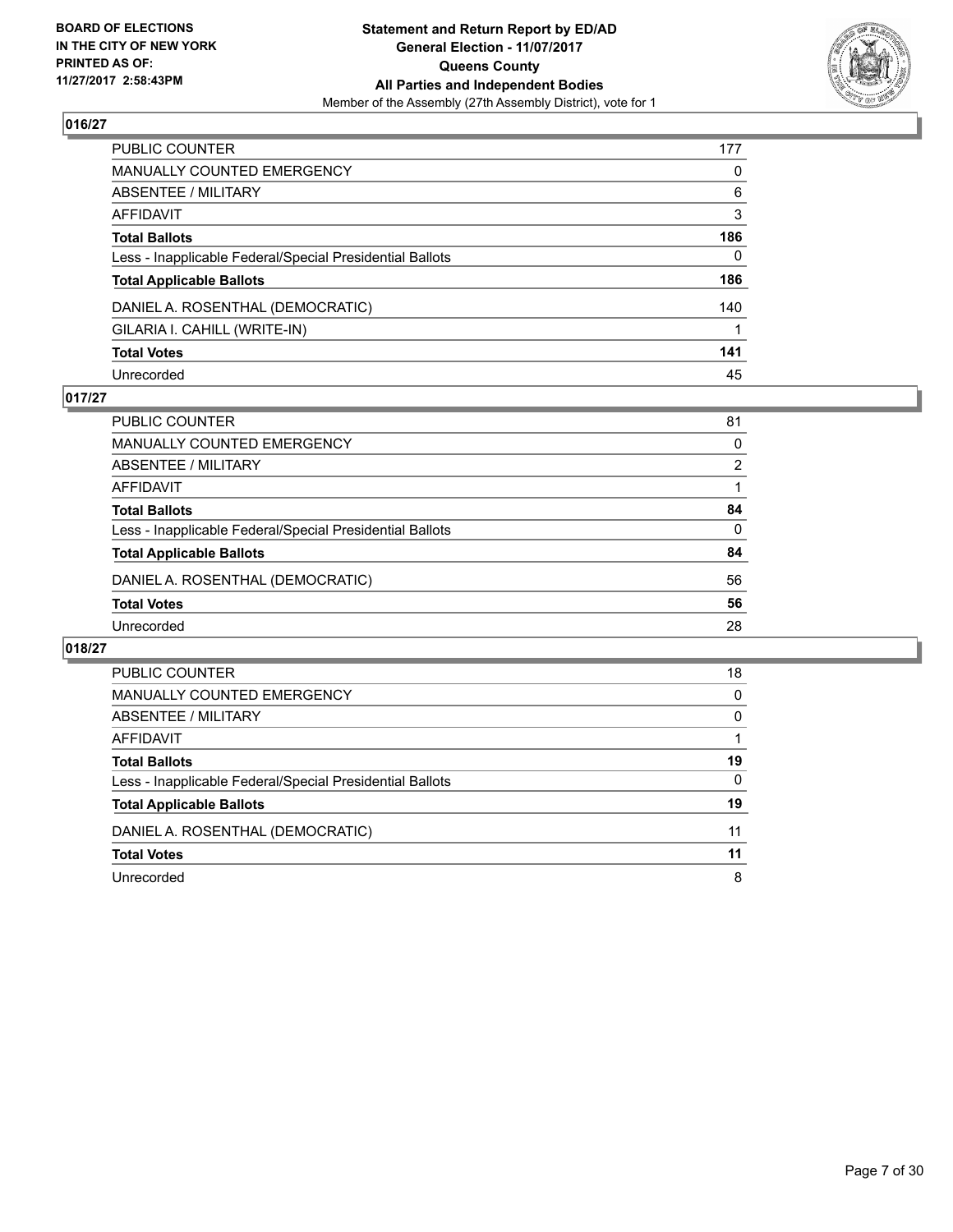

| PUBLIC COUNTER                                           | 232 |
|----------------------------------------------------------|-----|
| <b>MANUALLY COUNTED EMERGENCY</b>                        | 0   |
| ABSENTEE / MILITARY                                      | 65  |
| AFFIDAVIT                                                | 5   |
| <b>Total Ballots</b>                                     | 302 |
| Less - Inapplicable Federal/Special Presidential Ballots | 0   |
| <b>Total Applicable Ballots</b>                          | 302 |
| DANIEL A. ROSENTHAL (DEMOCRATIC)                         | 230 |
| JOSHUA BROOKS (WRITE-IN)                                 |     |
| UNATTRIBUTABLE WRITE-IN (WRITE-IN)                       |     |
| <b>Total Votes</b>                                       | 232 |
| Unrecorded                                               | 70  |

#### **020/27**

| <b>PUBLIC COUNTER</b>                                    | 245 |
|----------------------------------------------------------|-----|
| <b>MANUALLY COUNTED EMERGENCY</b>                        | 0   |
| ABSENTEE / MILITARY                                      | 12  |
| AFFIDAVIT                                                | 7   |
| <b>Total Ballots</b>                                     | 264 |
| Less - Inapplicable Federal/Special Presidential Ballots | 0   |
| <b>Total Applicable Ballots</b>                          | 264 |
| DANIEL A. ROSENTHAL (DEMOCRATIC)                         | 204 |
| <b>GRACE MUDD (WRITE-IN)</b>                             |     |
| MARION DELGADO (WRITE-IN)                                | 1   |
| REBECCA MASTON (WRITE-IN)                                | 1   |
| UNATTRIBUTABLE WRITE-IN (WRITE-IN)                       |     |
| <b>Total Votes</b>                                       | 208 |
| Unrecorded                                               | 56  |

| <b>PUBLIC COUNTER</b>                                    | 348            |
|----------------------------------------------------------|----------------|
| MANUALLY COUNTED EMERGENCY                               | 0              |
| ABSENTEE / MILITARY                                      | 6              |
| AFFIDAVIT                                                | $\overline{2}$ |
| <b>Total Ballots</b>                                     | 356            |
| Less - Inapplicable Federal/Special Presidential Ballots | 0              |
| <b>Total Applicable Ballots</b>                          | 356            |
| DANIEL A. ROSENTHAL (DEMOCRATIC)                         | 266            |
| UNATTRIBUTABLE WRITE-IN (WRITE-IN)                       |                |
| <b>Total Votes</b>                                       | 267            |
| Unrecorded                                               | 89             |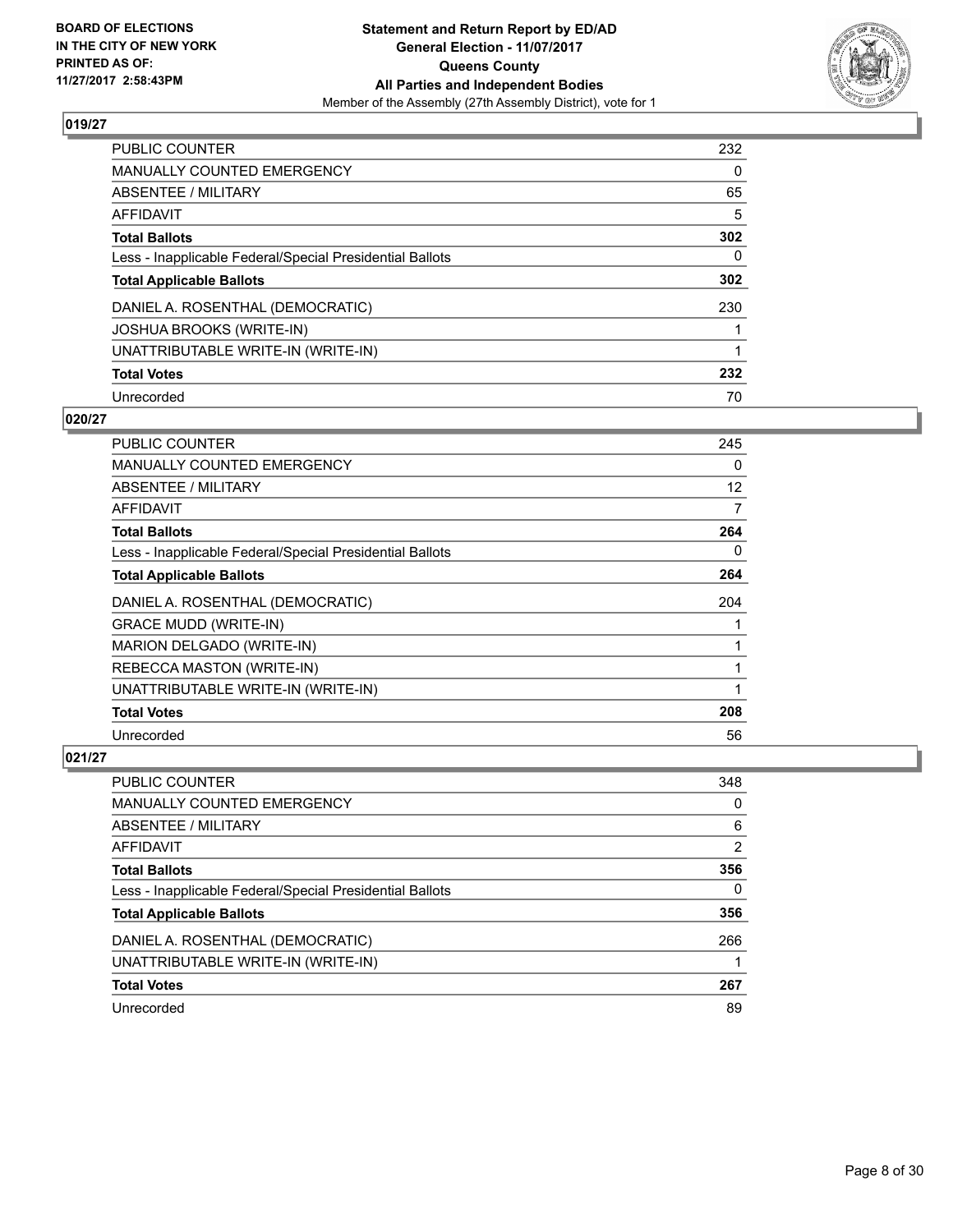

| <b>PUBLIC COUNTER</b>                                    | 191 |
|----------------------------------------------------------|-----|
| MANUALLY COUNTED EMERGENCY                               | 0   |
| ABSENTEE / MILITARY                                      | 28  |
| AFFIDAVIT                                                | 2   |
| <b>Total Ballots</b>                                     | 221 |
| Less - Inapplicable Federal/Special Presidential Ballots | 0   |
| <b>Total Applicable Ballots</b>                          | 221 |
| DANIEL A. ROSENTHAL (DEMOCRATIC)                         | 160 |
| HARRY POTTER (WRITE-IN)                                  |     |
| LIZARD MAN (WRITE-IN)                                    |     |
| UNATTRIBUTABLE WRITE-IN (WRITE-IN)                       |     |
| <b>Total Votes</b>                                       | 163 |
| Unrecorded                                               | 58  |

#### **023/27**

| PUBLIC COUNTER                                           | 436 |
|----------------------------------------------------------|-----|
| <b>MANUALLY COUNTED EMERGENCY</b>                        | 0   |
| ABSENTEE / MILITARY                                      | 7   |
| AFFIDAVIT                                                | 2   |
| <b>Total Ballots</b>                                     | 445 |
| Less - Inapplicable Federal/Special Presidential Ballots | 0   |
| <b>Total Applicable Ballots</b>                          | 445 |
| DANIEL A. ROSENTHAL (DEMOCRATIC)                         | 175 |
| KONSTANTINO POUCIOUS (WRITE-IN)                          |     |
| PAUL GRAZIANO (WRITE-IN)                                 | 2   |
| RON SANTO (WRITE-IN)                                     | 1   |
| UNATTRIBUTABLE WRITE-IN (WRITE-IN)                       | 2   |
| <b>Total Votes</b>                                       | 181 |
| Unrecorded                                               | 264 |

| <b>PUBLIC COUNTER</b>                                    | 211 |
|----------------------------------------------------------|-----|
| <b>MANUALLY COUNTED EMERGENCY</b>                        | 0   |
| ABSENTEE / MILITARY                                      | 3   |
| AFFIDAVIT                                                | 0   |
| <b>Total Ballots</b>                                     | 214 |
| Less - Inapplicable Federal/Special Presidential Ballots | 0   |
| <b>Total Applicable Ballots</b>                          | 214 |
| DANIEL A. ROSENTHAL (DEMOCRATIC)                         | 150 |
| MICHAEL CONFORTO (WRITE-IN)                              |     |
| MICHAEL MUCHA (WRITE-IN)                                 |     |
| SHIMON FELDMAN (WRITE-IN)                                |     |
| <b>Total Votes</b>                                       | 153 |
| Unrecorded                                               | 61  |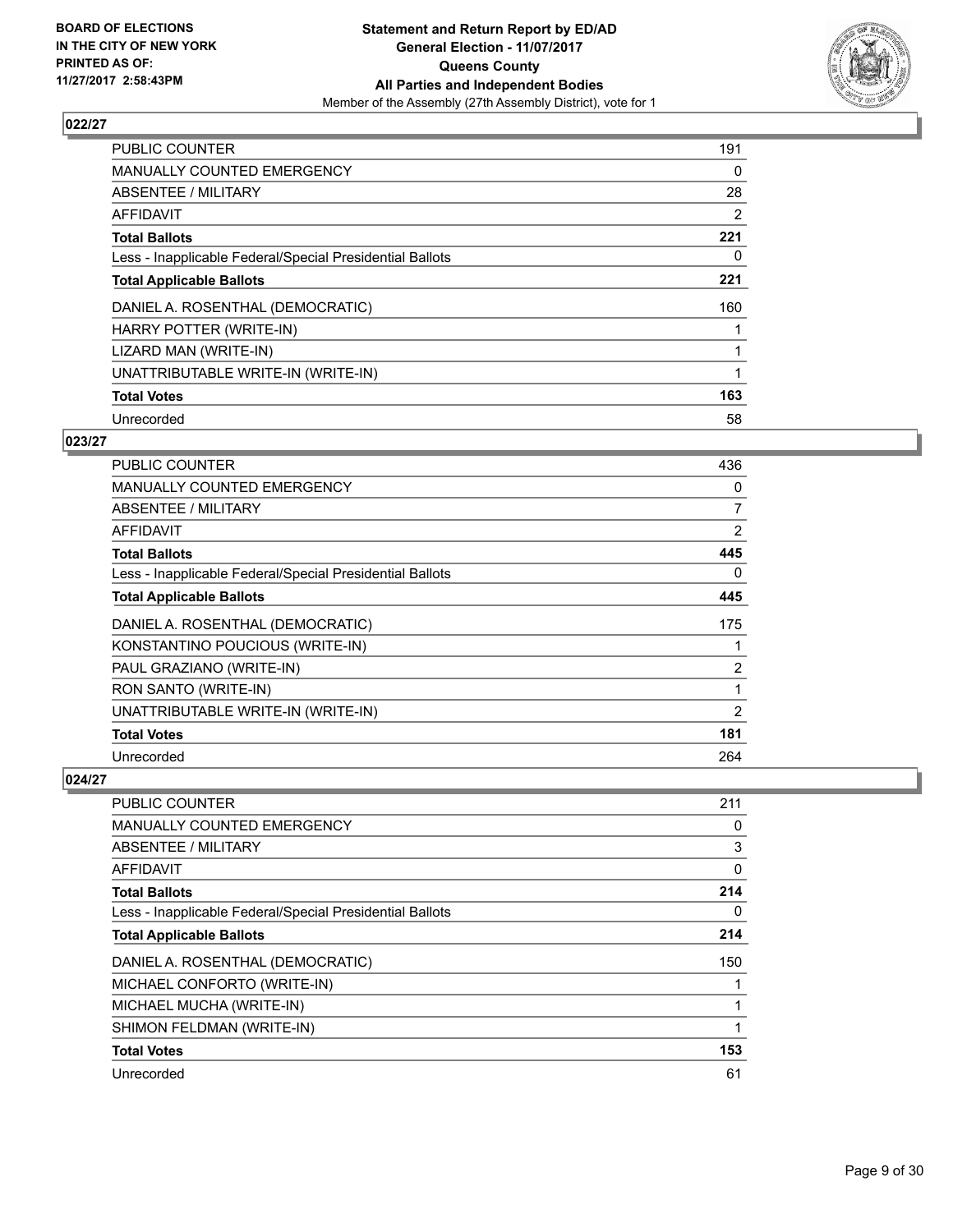

| PUBLIC COUNTER                                           | 234 |
|----------------------------------------------------------|-----|
| MANUALLY COUNTED EMERGENCY                               | 0   |
| <b>ABSENTEE / MILITARY</b>                               | 6   |
| AFFIDAVIT                                                | 0   |
| Total Ballots                                            | 240 |
| Less - Inapplicable Federal/Special Presidential Ballots | 0   |
| <b>Total Applicable Ballots</b>                          | 240 |
| DANIEL A. ROSENTHAL (DEMOCRATIC)                         | 184 |
| JUSTIN WAX JACOBS (WRITE-IN)                             |     |
| <b>Total Votes</b>                                       | 185 |
| Unrecorded                                               | 55  |

#### **026/27**

| PUBLIC COUNTER                                           | 185 |
|----------------------------------------------------------|-----|
| <b>MANUALLY COUNTED EMERGENCY</b>                        | 0   |
| ABSENTEE / MILITARY                                      | 6   |
| AFFIDAVIT                                                |     |
| <b>Total Ballots</b>                                     | 192 |
| Less - Inapplicable Federal/Special Presidential Ballots | 0   |
| <b>Total Applicable Ballots</b>                          | 192 |
| DANIEL A. ROSENTHAL (DEMOCRATIC)                         | 145 |
| JEFF KOHN (WRITE-IN)                                     |     |
| NATHAN WEINBERG (WRITE-IN)                               |     |
| SERGEY KADINSKY (WRITE-IN)                               |     |
| <b>Total Votes</b>                                       | 148 |
| Unrecorded                                               | 44  |

| <b>PUBLIC COUNTER</b>                                    | 95 |
|----------------------------------------------------------|----|
| <b>MANUALLY COUNTED EMERGENCY</b>                        | 0  |
| ABSENTEE / MILITARY                                      | 0  |
| <b>AFFIDAVIT</b>                                         | 0  |
| <b>Total Ballots</b>                                     | 95 |
| Less - Inapplicable Federal/Special Presidential Ballots | 0  |
| <b>Total Applicable Ballots</b>                          | 95 |
| DANIEL A. ROSENTHAL (DEMOCRATIC)                         | 74 |
| JON BLATT (WRITE-IN)                                     |    |
| <b>MARTIN GOLDMAN (WRITE-IN)</b>                         |    |
| <b>Total Votes</b>                                       | 76 |
| Unrecorded                                               | 19 |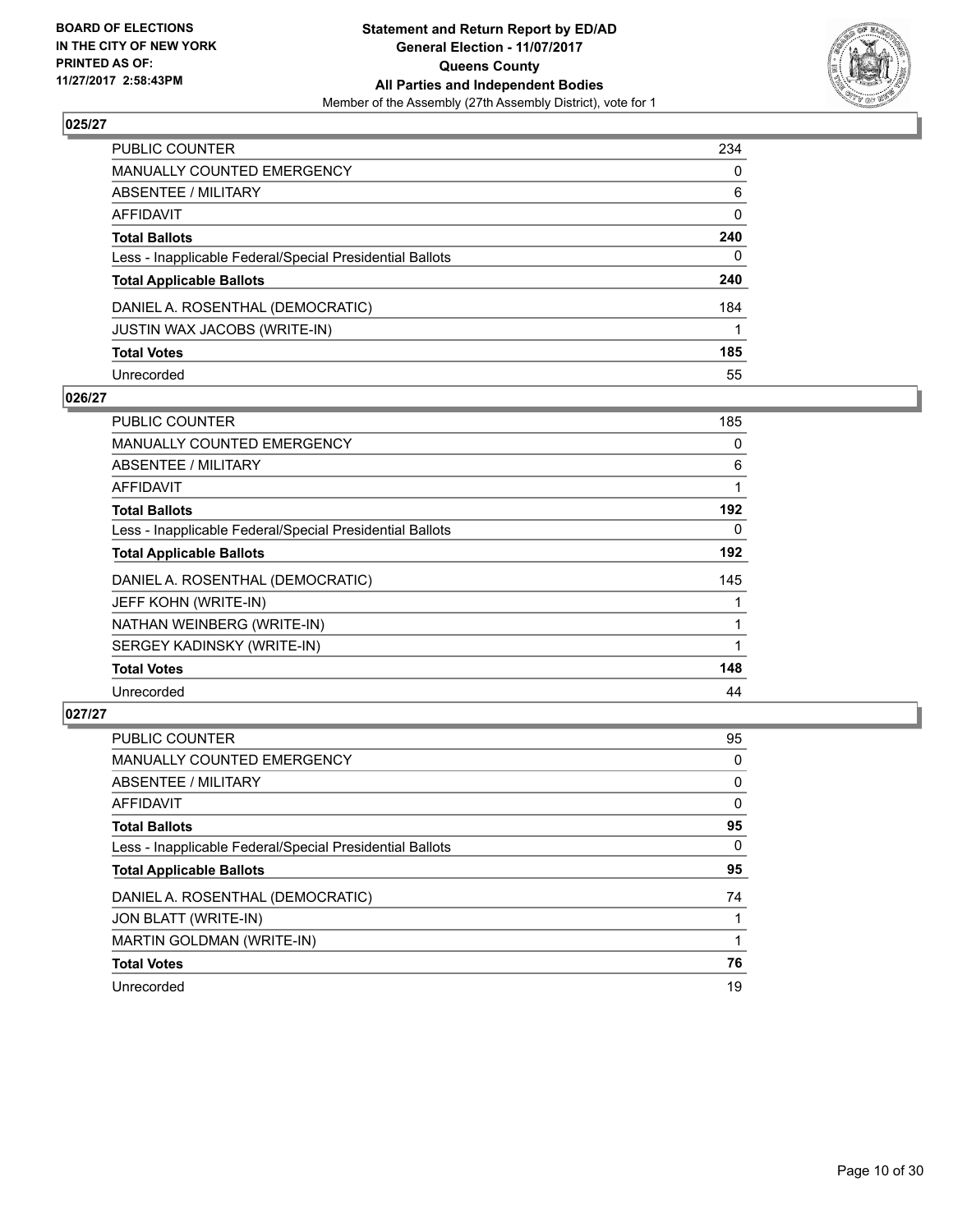

| PUBLIC COUNTER                                           | 193      |
|----------------------------------------------------------|----------|
| <b>MANUALLY COUNTED EMERGENCY</b>                        | 0        |
| ABSENTEE / MILITARY                                      | 4        |
| AFFIDAVIT                                                |          |
| <b>Total Ballots</b>                                     | 198      |
| Less - Inapplicable Federal/Special Presidential Ballots | $\Omega$ |
| <b>Total Applicable Ballots</b>                          | 198      |
| DANIEL A. ROSENTHAL (DEMOCRATIC)                         | 154      |
| ALEX WITTENBERG (WRITE-IN)                               |          |
| <b>Total Votes</b>                                       | 155      |
| Unrecorded                                               | 43       |

## **029/27**

| <b>PUBLIC COUNTER</b>                                    | 118 |
|----------------------------------------------------------|-----|
| MANUALLY COUNTED EMERGENCY                               | 0   |
| ABSENTEE / MILITARY                                      | 2   |
| AFFIDAVIT                                                | 3   |
| <b>Total Ballots</b>                                     | 123 |
| Less - Inapplicable Federal/Special Presidential Ballots | 0   |
| <b>Total Applicable Ballots</b>                          | 123 |
| DANIEL A. ROSENTHAL (DEMOCRATIC)                         | 89  |
| UNATTRIBUTABLE WRITE-IN (WRITE-IN)                       |     |
| <b>Total Votes</b>                                       | 90  |
| Unrecorded                                               | 33  |

| <b>PUBLIC COUNTER</b>                                    | 151 |
|----------------------------------------------------------|-----|
| <b>MANUALLY COUNTED EMERGENCY</b>                        | 0   |
| ABSENTEE / MILITARY                                      | 5   |
| AFFIDAVIT                                                | 3   |
| <b>Total Ballots</b>                                     | 159 |
| Less - Inapplicable Federal/Special Presidential Ballots | 0   |
| <b>Total Applicable Ballots</b>                          | 159 |
| DANIEL A. ROSENTHAL (DEMOCRATIC)                         | 114 |
| JOSHUA MAYNARD (WRITE-IN)                                |     |
| MEAGAN MOLINA (WRITE-IN)                                 |     |
| Y. JHAI MAYNARD (WRITE-IN)                               |     |
| <b>Total Votes</b>                                       | 117 |
| Unrecorded                                               | 42  |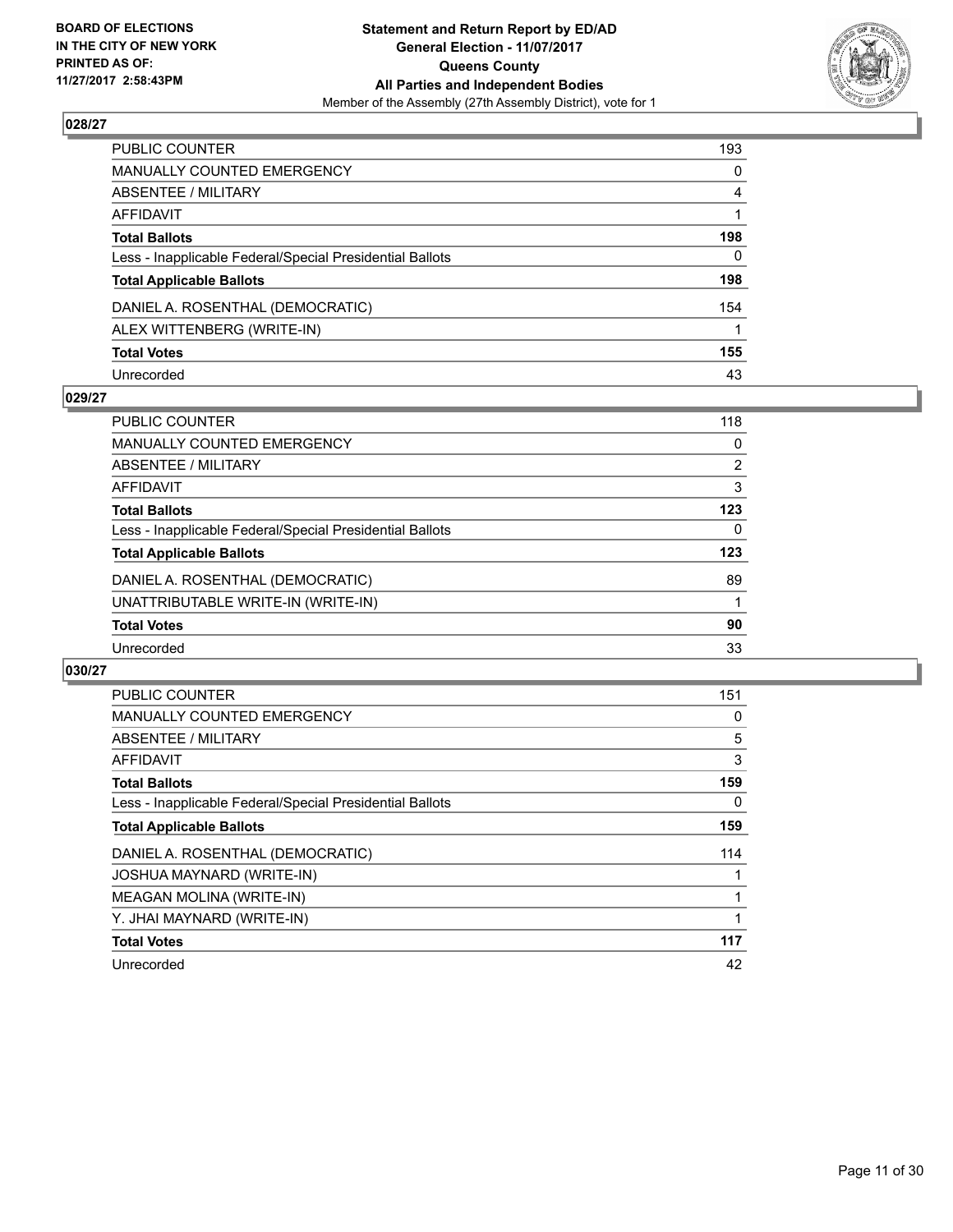

| PUBLIC COUNTER                                           | 30           |
|----------------------------------------------------------|--------------|
| MANUALLY COUNTED EMERGENCY                               | $\mathbf{0}$ |
| ABSENTEE / MILITARY                                      | $\mathbf{0}$ |
| AFFIDAVIT                                                | $\mathbf{0}$ |
| <b>Total Ballots</b>                                     | 30           |
| Less - Inapplicable Federal/Special Presidential Ballots | 0            |
| <b>Total Applicable Ballots</b>                          | 30           |
| DANIEL A. ROSENTHAL (DEMOCRATIC)                         | 19           |
| <b>Total Votes</b>                                       | 19           |
| Unrecorded                                               | 11           |

## **032/27**

| PUBLIC COUNTER                                           | 25           |
|----------------------------------------------------------|--------------|
| MANUALLY COUNTED EMERGENCY                               | $\mathbf{0}$ |
| ABSENTEE / MILITARY                                      | 0            |
| AFFIDAVIT                                                | 0            |
| <b>Total Ballots</b>                                     | 25           |
| Less - Inapplicable Federal/Special Presidential Ballots | $\mathbf{0}$ |
| <b>Total Applicable Ballots</b>                          | 25           |
| DANIEL A. ROSENTHAL (DEMOCRATIC)                         | 17           |
| <b>Total Votes</b>                                       | 17           |
| Unrecorded                                               | 8            |
|                                                          |              |

# **033/27**

| PUBLIC COUNTER                                           | 23 |
|----------------------------------------------------------|----|
| <b>MANUALLY COUNTED EMERGENCY</b>                        | 0  |
| ABSENTEE / MILITARY                                      | 0  |
| AFFIDAVIT                                                | 0  |
| <b>Total Ballots</b>                                     | 23 |
| Less - Inapplicable Federal/Special Presidential Ballots | 0  |
| <b>Total Applicable Ballots</b>                          | 23 |
| DANIEL A. ROSENTHAL (DEMOCRATIC)                         | 16 |
| <b>Total Votes</b>                                       | 16 |
| Unrecorded                                               |    |

| PUBLIC COUNTER                                           | 174 |
|----------------------------------------------------------|-----|
| <b>MANUALLY COUNTED EMERGENCY</b>                        | 0   |
| ABSENTEE / MILITARY                                      | 48  |
| AFFIDAVIT                                                | 0   |
| <b>Total Ballots</b>                                     | 222 |
| Less - Inapplicable Federal/Special Presidential Ballots | 0   |
| <b>Total Applicable Ballots</b>                          | 222 |
| DANIEL A. ROSENTHAL (DEMOCRATIC)                         | 162 |
| DENNIS DUBIN (WRITE-IN)                                  |     |
| UNATTRIBUTABLE WRITE-IN (WRITE-IN)                       |     |
|                                                          |     |
| <b>Total Votes</b>                                       | 164 |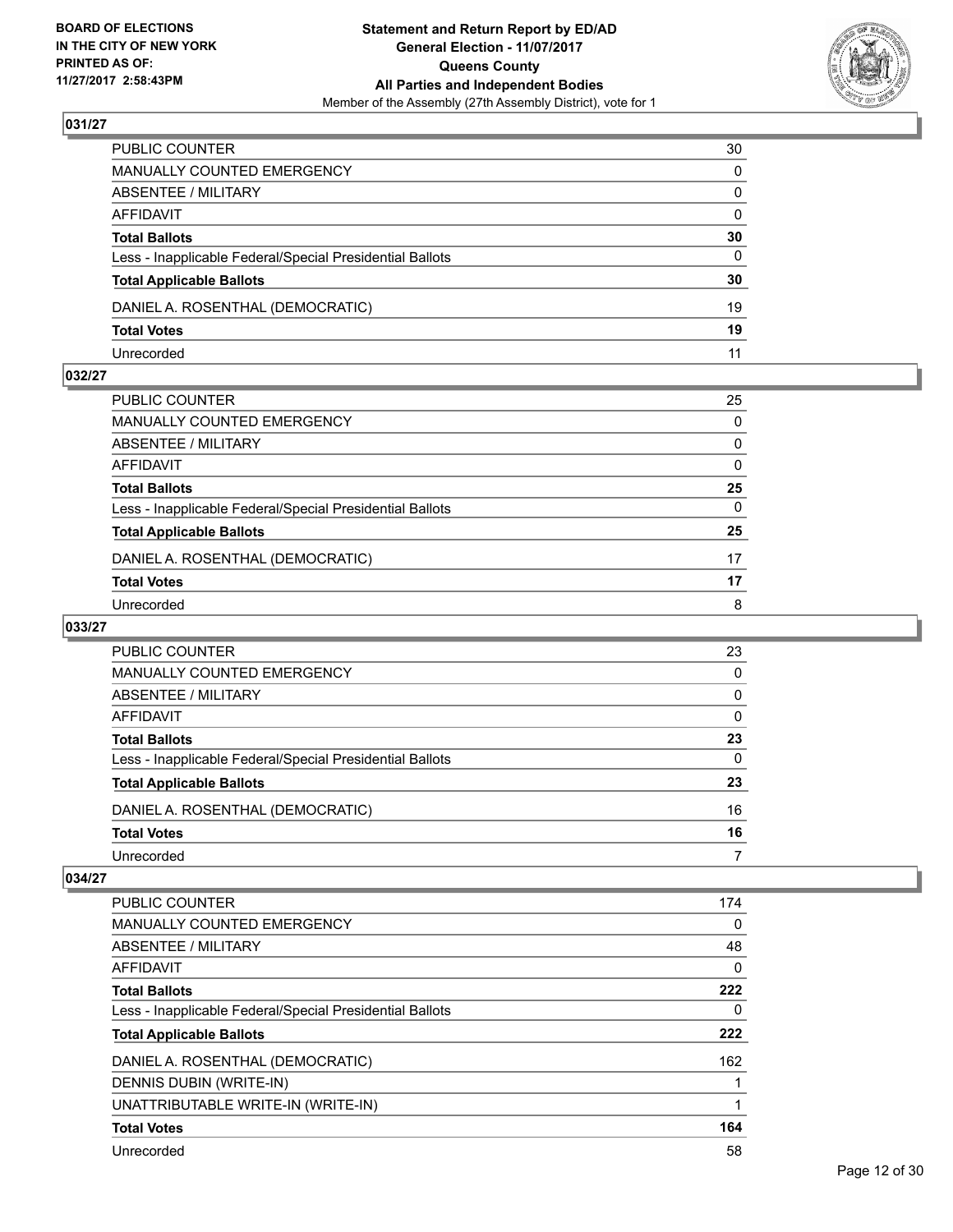

| <b>PUBLIC COUNTER</b>                                    | 241 |
|----------------------------------------------------------|-----|
| MANUALLY COUNTED EMERGENCY                               | 0   |
| <b>ABSENTEE / MILITARY</b>                               | 9   |
| AFFIDAVIT                                                |     |
| <b>Total Ballots</b>                                     | 251 |
| Less - Inapplicable Federal/Special Presidential Ballots | 0   |
| <b>Total Applicable Ballots</b>                          | 251 |
| DANIEL A. ROSENTHAL (DEMOCRATIC)                         | 187 |
| AKEEM BROWDER (WRITE-IN)                                 |     |
| ALYSOUN OWEN (WRITE-IN)                                  |     |
| <b>Total Votes</b>                                       | 189 |
| Unrecorded                                               | 62  |

#### **036/27**

| <b>PUBLIC COUNTER</b>                                    | 209 |
|----------------------------------------------------------|-----|
| <b>MANUALLY COUNTED EMERGENCY</b>                        | 0   |
| ABSENTEE / MILITARY                                      | 3   |
| <b>AFFIDAVIT</b>                                         | 3   |
| <b>Total Ballots</b>                                     | 215 |
| Less - Inapplicable Federal/Special Presidential Ballots | 0   |
| <b>Total Applicable Ballots</b>                          | 215 |
| DANIEL A. ROSENTHAL (DEMOCRATIC)                         | 155 |
| PHYLICIA MCDERMOTT (WRITE-IN)                            |     |
| SAL F. ALBANESE (WRITE-IN)                               |     |
| <b>Total Votes</b>                                       | 157 |
| Unrecorded                                               | 58  |

| PUBLIC COUNTER                                           | 351 |
|----------------------------------------------------------|-----|
| MANUALLY COUNTED EMERGENCY                               | 0   |
| ABSENTEE / MILITARY                                      | 15  |
| AFFIDAVIT                                                | 4   |
| <b>Total Ballots</b>                                     | 370 |
| Less - Inapplicable Federal/Special Presidential Ballots | 0   |
| <b>Total Applicable Ballots</b>                          | 370 |
| DANIEL A. ROSENTHAL (DEMOCRATIC)                         | 301 |
| CHRIS BEACH (WRITE-IN)                                   |     |
| PATRICIA MEIGHOO (WRITE-IN)                              |     |
| UNATTRIBUTABLE WRITE-IN (WRITE-IN)                       |     |
| <b>Total Votes</b>                                       | 304 |
| Unrecorded                                               | 66  |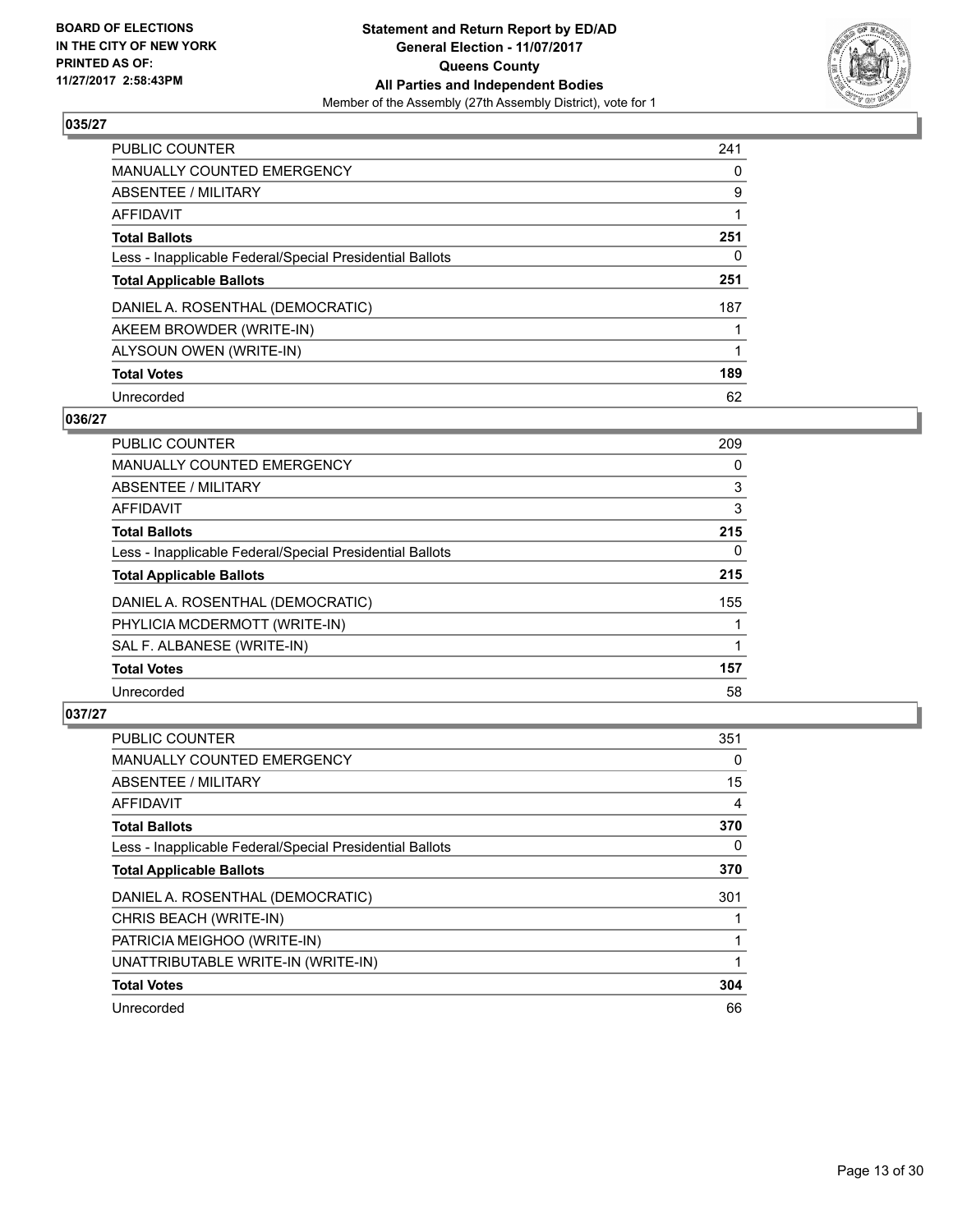

| PUBLIC COUNTER                                           | 274 |
|----------------------------------------------------------|-----|
| MANUALLY COUNTED EMERGENCY                               | 0   |
| ABSENTEE / MILITARY                                      | 6   |
| AFFIDAVIT                                                | 7   |
| Total Ballots                                            | 287 |
| Less - Inapplicable Federal/Special Presidential Ballots | 0   |
| <b>Total Applicable Ballots</b>                          | 287 |
| DANIEL A. ROSENTHAL (DEMOCRATIC)                         | 226 |
| BRITNEY SPEARS (WRITE-IN)                                |     |
| <b>Total Votes</b>                                       | 227 |
| Unrecorded                                               | 60  |

## **039/27**

| <b>PUBLIC COUNTER</b>                                    | 227 |
|----------------------------------------------------------|-----|
| MANUALLY COUNTED EMERGENCY                               | 0   |
| ABSENTEE / MILITARY                                      | 0   |
| <b>AFFIDAVIT</b>                                         | 3   |
| <b>Total Ballots</b>                                     | 230 |
| Less - Inapplicable Federal/Special Presidential Ballots | 0   |
| <b>Total Applicable Ballots</b>                          | 230 |
| DANIEL A. ROSENTHAL (DEMOCRATIC)                         | 176 |
| HELLO KITTY (WRITE-IN)                                   |     |
| JOHN BUA (WRITE-IN)                                      |     |
| <b>Total Votes</b>                                       | 178 |
| Unrecorded                                               | 52  |

| <b>PUBLIC COUNTER</b>                                    | 206 |
|----------------------------------------------------------|-----|
| MANUALLY COUNTED EMERGENCY                               | 0   |
| ABSENTEE / MILITARY                                      | 7   |
| AFFIDAVIT                                                | 5   |
| <b>Total Ballots</b>                                     | 218 |
| Less - Inapplicable Federal/Special Presidential Ballots | 0   |
| <b>Total Applicable Ballots</b>                          | 218 |
| DANIEL A. ROSENTHAL (DEMOCRATIC)                         | 165 |
| NATHAN WEINBERG (WRITE-IN)                               |     |
| <b>Total Votes</b>                                       | 166 |
| Unrecorded                                               | 52  |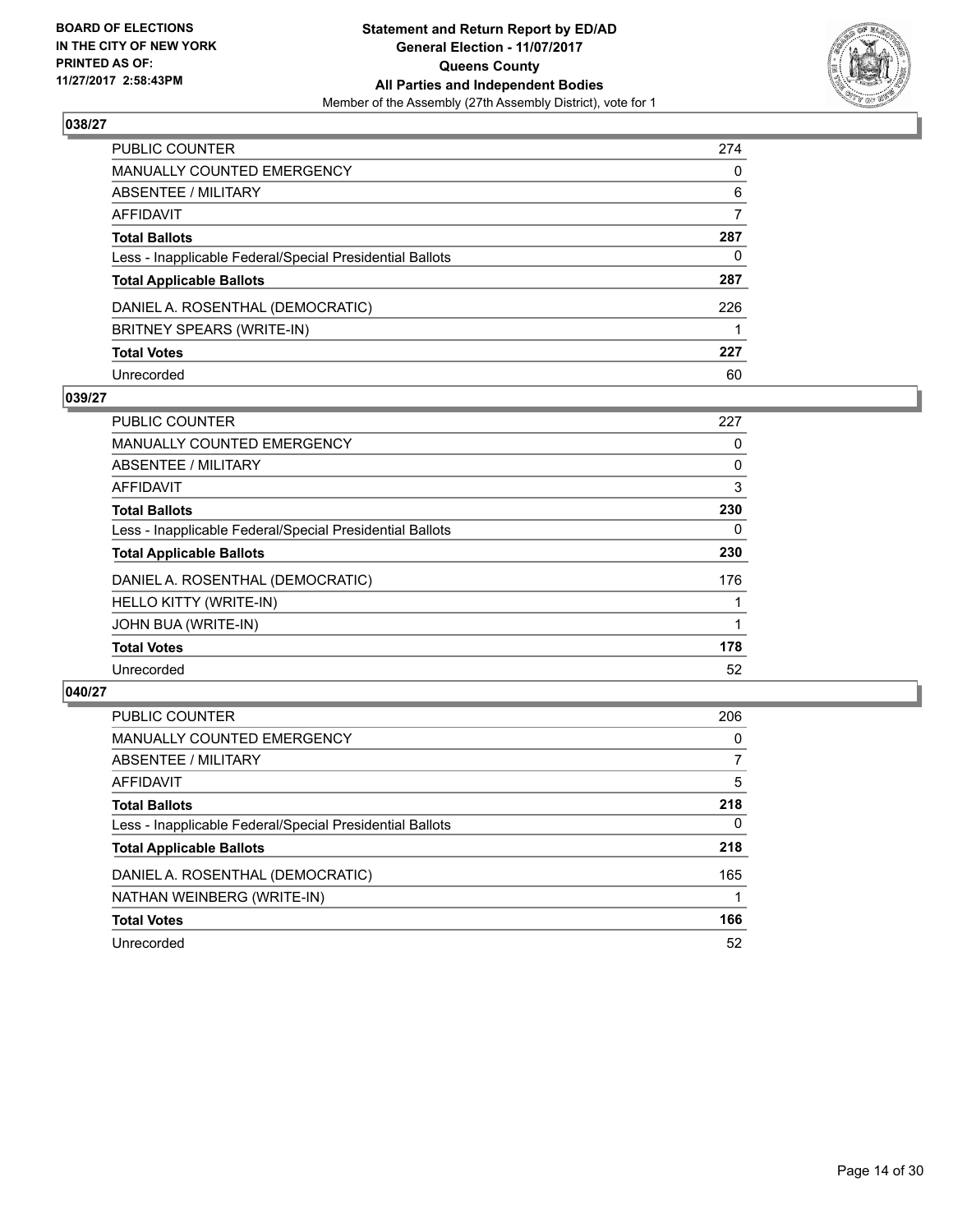

| PUBLIC COUNTER                                           | 119          |
|----------------------------------------------------------|--------------|
| MANUALLY COUNTED EMERGENCY                               | $\mathbf{0}$ |
| ABSENTEE / MILITARY                                      | 3            |
| AFFIDAVIT                                                |              |
| <b>Total Ballots</b>                                     | 123          |
| Less - Inapplicable Federal/Special Presidential Ballots | 0            |
| <b>Total Applicable Ballots</b>                          | 123          |
| DANIEL A. ROSENTHAL (DEMOCRATIC)                         | 88           |
| <b>Total Votes</b>                                       | 88           |
| Unrecorded                                               | 35           |

#### **042/27**

| PUBLIC COUNTER                                           | 232            |
|----------------------------------------------------------|----------------|
| <b>MANUALLY COUNTED EMERGENCY</b>                        | 0              |
| <b>ABSENTEE / MILITARY</b>                               | 5              |
| <b>AFFIDAVIT</b>                                         | 3              |
| <b>Total Ballots</b>                                     | 240            |
| Less - Inapplicable Federal/Special Presidential Ballots | 0              |
| <b>Total Applicable Ballots</b>                          | 240            |
| DANIEL A. ROSENTHAL (DEMOCRATIC)                         | 171            |
| UNATTRIBUTABLE WRITE-IN (WRITE-IN)                       | $\overline{2}$ |
| <b>Total Votes</b>                                       | 173            |
| Unrecorded                                               | 67             |
|                                                          |                |

| <b>PUBLIC COUNTER</b>                                    | 136 |
|----------------------------------------------------------|-----|
| <b>MANUALLY COUNTED EMERGENCY</b>                        | 0   |
| ABSENTEE / MILITARY                                      | 7   |
| AFFIDAVIT                                                | 2   |
| <b>Total Ballots</b>                                     | 145 |
| Less - Inapplicable Federal/Special Presidential Ballots | 0   |
| <b>Total Applicable Ballots</b>                          | 145 |
| DANIEL A. ROSENTHAL (DEMOCRATIC)                         | 106 |
| THOMAS MARSH (WRITE-IN)                                  |     |
| UNATTRIBUTABLE WRITE-IN (WRITE-IN)                       | 2   |
| <b>Total Votes</b>                                       | 109 |
| Unrecorded                                               | 36  |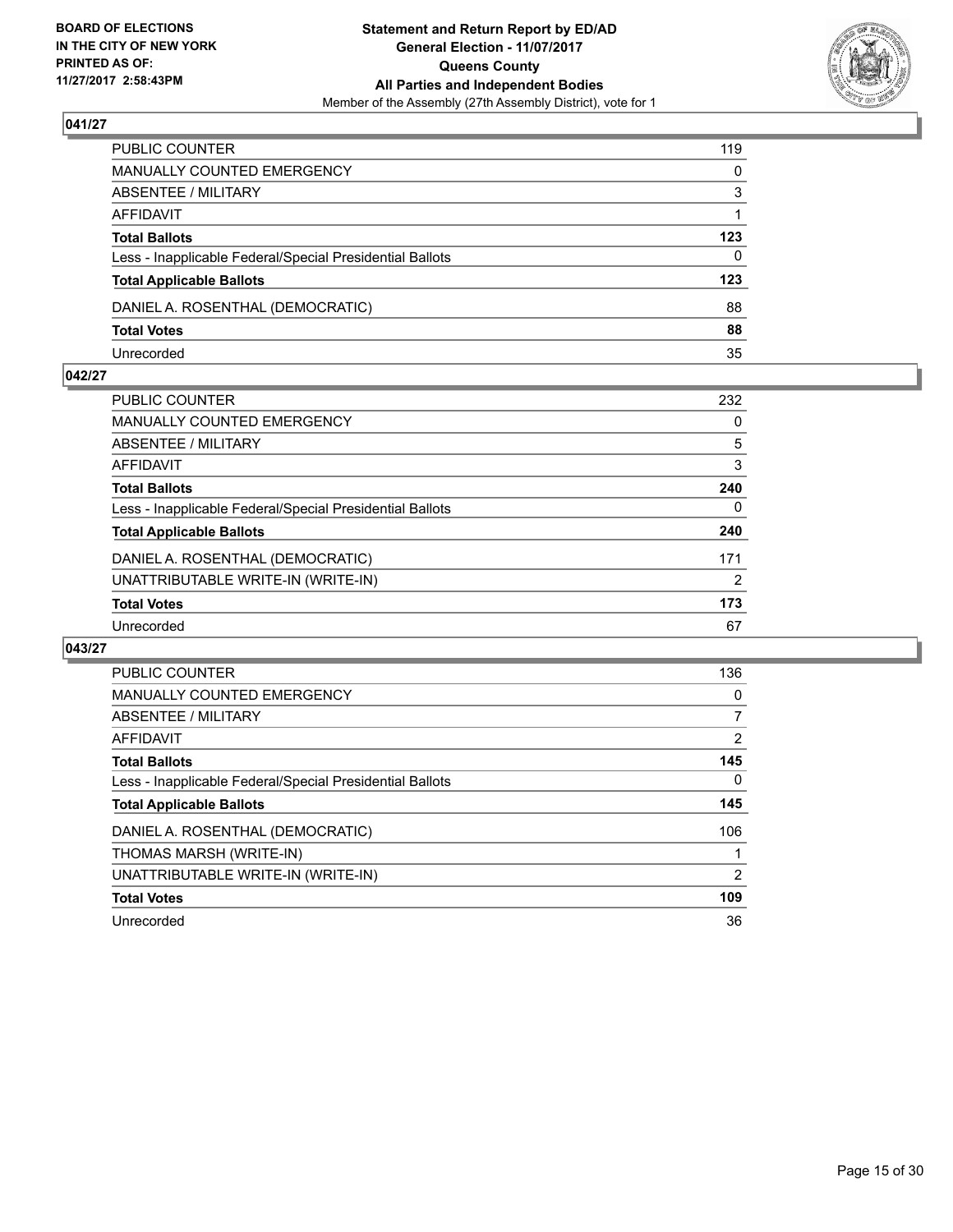

| PUBLIC COUNTER                                           | 196 |
|----------------------------------------------------------|-----|
| MANUALLY COUNTED EMERGENCY                               | 0   |
| ABSENTEE / MILITARY                                      | 14  |
| AFFIDAVIT                                                | 0   |
| <b>Total Ballots</b>                                     | 210 |
| Less - Inapplicable Federal/Special Presidential Ballots | 0   |
| <b>Total Applicable Ballots</b>                          | 210 |
| DANIEL A. ROSENTHAL (DEMOCRATIC)                         | 135 |
| JEFF KOHN (WRITE-IN)                                     | 3   |
| <b>Total Votes</b>                                       | 138 |
| Unrecorded                                               | 72  |

## **045/27**

| <b>PUBLIC COUNTER</b>                                    | 242 |
|----------------------------------------------------------|-----|
| MANUALLY COUNTED EMERGENCY                               | 0   |
| ABSENTEE / MILITARY                                      | 6   |
| <b>AFFIDAVIT</b>                                         | 4   |
| <b>Total Ballots</b>                                     | 252 |
| Less - Inapplicable Federal/Special Presidential Ballots | 0   |
| <b>Total Applicable Ballots</b>                          | 252 |
| DANIEL A. ROSENTHAL (DEMOCRATIC)                         | 182 |
| THOMAS SOWELL (WRITE-IN)                                 |     |
| UNATTRIBUTABLE WRITE-IN (WRITE-IN)                       |     |
| <b>Total Votes</b>                                       | 184 |
| Unrecorded                                               | 68  |

| <b>PUBLIC COUNTER</b>                                    | 50 |
|----------------------------------------------------------|----|
| MANUALLY COUNTED EMERGENCY                               | 0  |
| ABSENTEE / MILITARY                                      | 0  |
| AFFIDAVIT                                                | 0  |
| <b>Total Ballots</b>                                     | 50 |
| Less - Inapplicable Federal/Special Presidential Ballots | 0  |
| <b>Total Applicable Ballots</b>                          | 50 |
| DANIEL A. ROSENTHAL (DEMOCRATIC)                         | 37 |
| <b>Total Votes</b>                                       | 37 |
| Unrecorded                                               | 13 |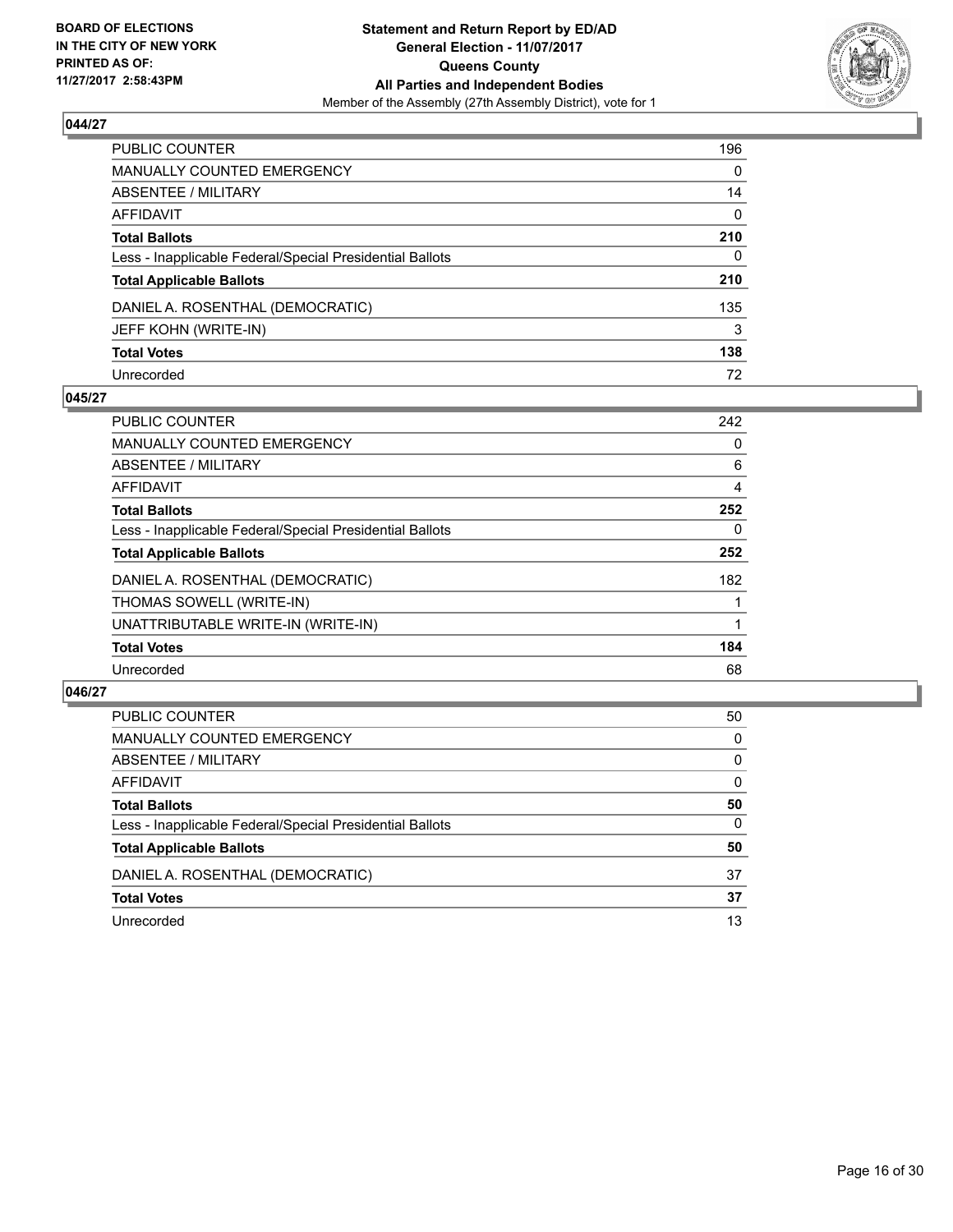

| PUBLIC COUNTER                                           | 127 |
|----------------------------------------------------------|-----|
| <b>MANUALLY COUNTED EMERGENCY</b>                        | 0   |
| ABSENTEE / MILITARY                                      | 2   |
| AFFIDAVIT                                                |     |
| <b>Total Ballots</b>                                     | 130 |
| Less - Inapplicable Federal/Special Presidential Ballots | 0   |
| <b>Total Applicable Ballots</b>                          | 130 |
| DANIEL A. ROSENTHAL (DEMOCRATIC)                         | 104 |
| UNATTRIBUTABLE WRITE-IN (WRITE-IN)                       |     |
| <b>Total Votes</b>                                       | 105 |
| Unrecorded                                               | 25  |

## **048/27**

| <b>PUBLIC COUNTER</b>                                    | 132 |
|----------------------------------------------------------|-----|
| <b>MANUALLY COUNTED EMERGENCY</b>                        | 0   |
| ABSENTEE / MILITARY                                      |     |
| AFFIDAVIT                                                | 0   |
| <b>Total Ballots</b>                                     | 133 |
| Less - Inapplicable Federal/Special Presidential Ballots | 0   |
| <b>Total Applicable Ballots</b>                          | 133 |
| DANIEL A. ROSENTHAL (DEMOCRATIC)                         | 75  |
| UNATTRIBUTABLE WRITE-IN (WRITE-IN)                       |     |
| <b>Total Votes</b>                                       | 76  |
| Unrecorded                                               | 57  |

| <b>PUBLIC COUNTER</b>                                    | 172 |
|----------------------------------------------------------|-----|
| <b>MANUALLY COUNTED EMERGENCY</b>                        | 0   |
| ABSENTEE / MILITARY                                      | 5   |
| <b>AFFIDAVIT</b>                                         | 3   |
| <b>Total Ballots</b>                                     | 180 |
| Less - Inapplicable Federal/Special Presidential Ballots | 0   |
| <b>Total Applicable Ballots</b>                          | 180 |
| DANIEL A. ROSENTHAL (DEMOCRATIC)                         | 116 |
| NICKCOLES R. MARTINEZ (WRITE-IN)                         |     |
| WILLIAM BONER (WRITE-IN)                                 |     |
| <b>Total Votes</b>                                       | 118 |
| Unrecorded                                               | 62  |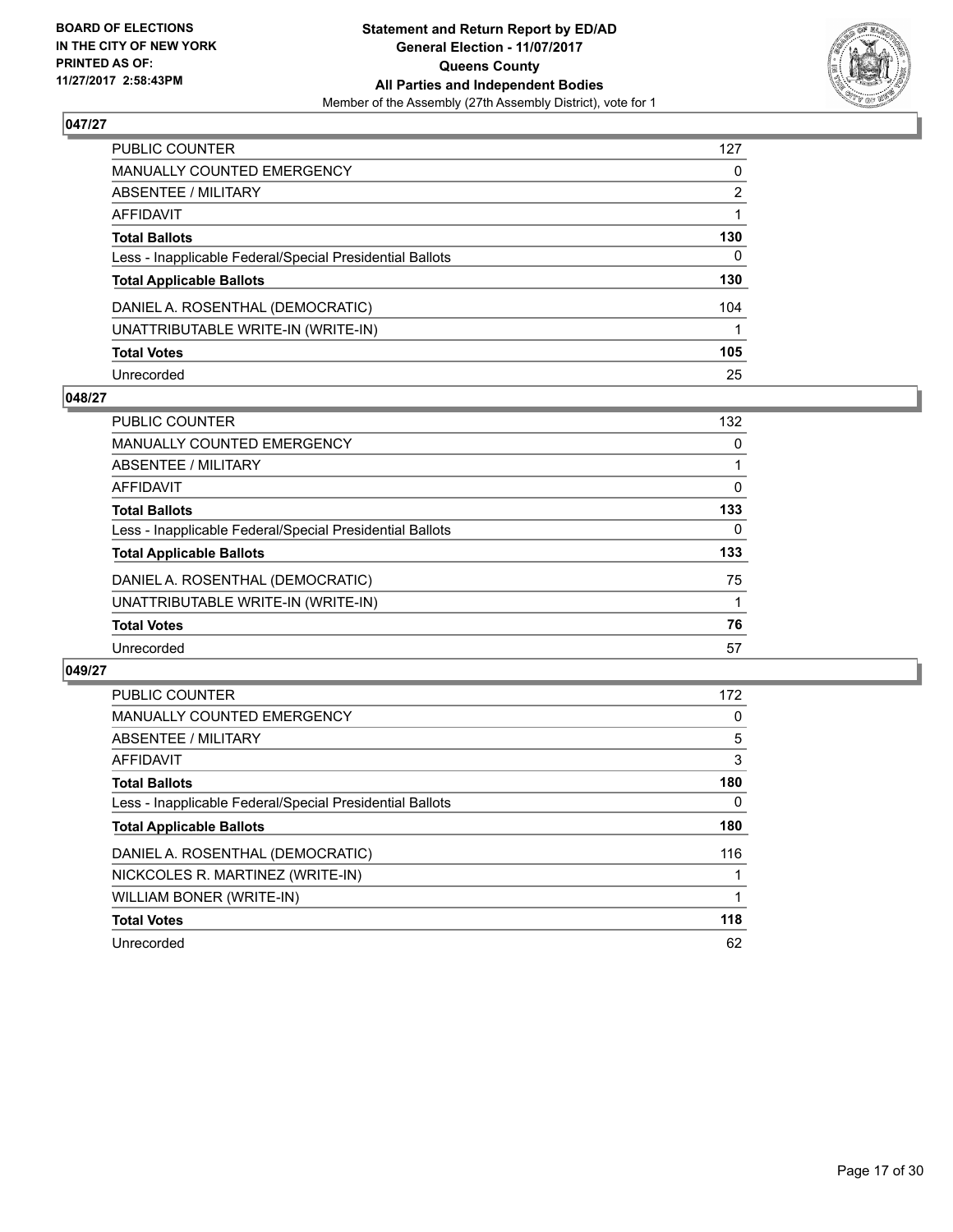

| <b>PUBLIC COUNTER</b>                                    | 158 |
|----------------------------------------------------------|-----|
| <b>MANUALLY COUNTED EMERGENCY</b>                        | 0   |
| ABSENTEE / MILITARY                                      | 4   |
| AFFIDAVIT                                                | 1   |
| <b>Total Ballots</b>                                     | 163 |
| Less - Inapplicable Federal/Special Presidential Ballots | 0   |
| <b>Total Applicable Ballots</b>                          | 163 |
| DANIEL A. ROSENTHAL (DEMOCRATIC)                         | 111 |
| DINA PASKHOVER (WRITE-IN)                                |     |
| ELIZABETH DALEY (WRITE-IN)                               |     |
| IRINA KHAYAH (WRITE-IN)                                  |     |
| JONATHAN BALANGON (WRITE-IN)                             |     |
| YIGIAN WANG (WRITE-IN)                                   |     |
| YUAN WENJING (WRITE-IN)                                  |     |
| <b>Total Votes</b>                                       | 117 |
| Unrecorded                                               | 46  |

| <b>PUBLIC COUNTER</b>                                    | 414 |
|----------------------------------------------------------|-----|
| MANUALLY COUNTED EMERGENCY                               | 0   |
| <b>ABSENTEE / MILITARY</b>                               | 15  |
| <b>AFFIDAVIT</b>                                         | 7   |
| <b>Total Ballots</b>                                     | 436 |
| Less - Inapplicable Federal/Special Presidential Ballots | 0   |
| <b>Total Applicable Ballots</b>                          | 436 |
| DANIEL A. ROSENTHAL (DEMOCRATIC)                         | 150 |
| <b>BO DIETL (WRITE-IN)</b>                               | 1   |
| EDWARD CONNORS (WRITE-IN)                                | 1   |
| IVANA TRUMP (WRITE-IN)                                   | 1   |
| JOHN C. DRAVES (WRITE-IN)                                | 1   |
| MASON GROSSMAN (WRITE-IN)                                | 1   |
| MICK JAGGER (WRITE-IN)                                   | 1   |
| MIKE GRAZIANO (WRITE-IN)                                 | 1   |
| RICHARD MILLA (WRITE-IN)                                 | 1   |
| ROBERTO VIOLA (WRITE-IN)                                 | 1   |
| UNATTRIBUTABLE WRITE-IN (WRITE-IN)                       | 1   |
| VICKIE PALADINO (WRITE-IN)                               | 1   |
| WILLIAM D. DUCHARME (WRITE-IN)                           | 1   |
| <b>Total Votes</b>                                       | 162 |
| Unrecorded                                               | 274 |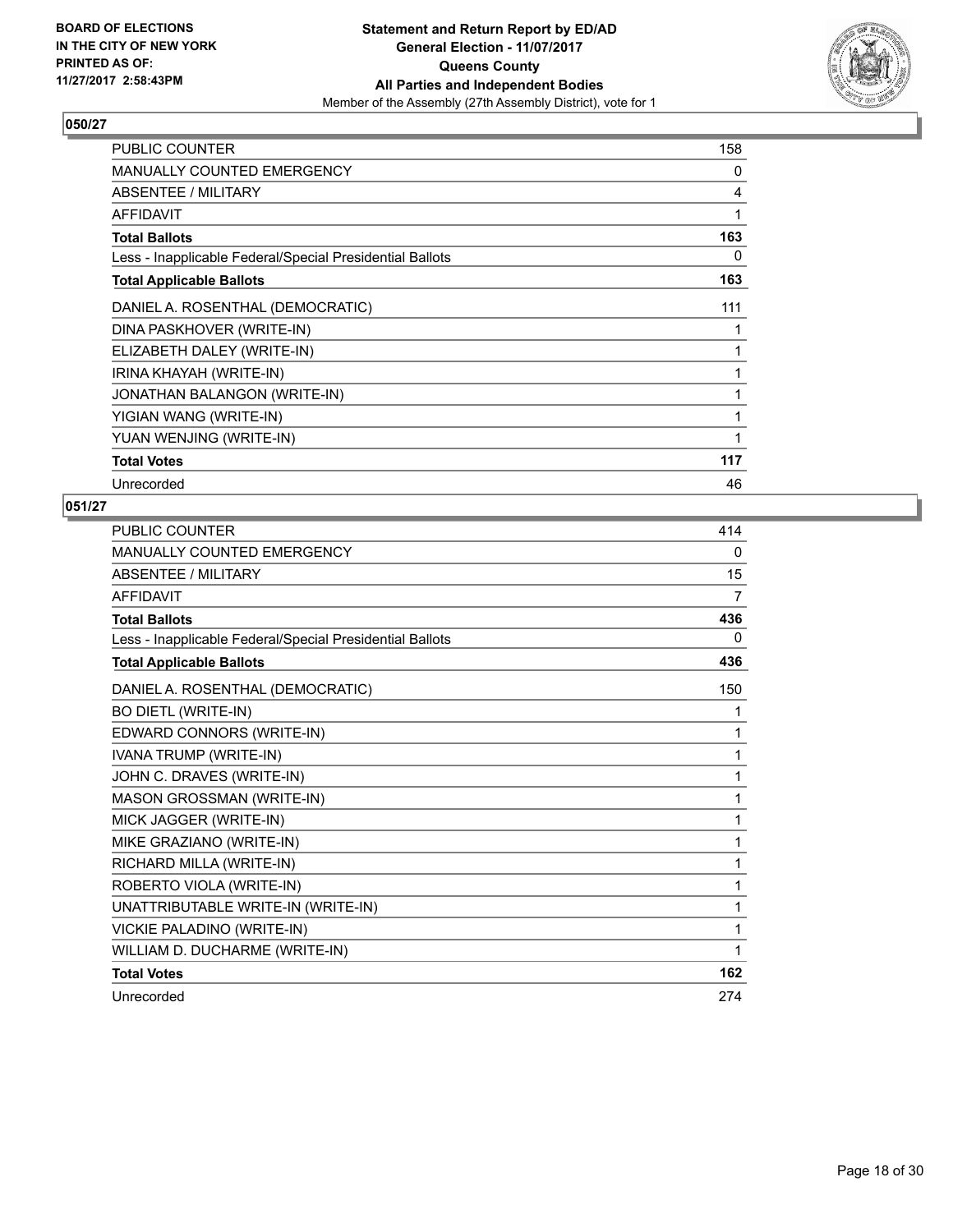

| PUBLIC COUNTER                                           | 197 |
|----------------------------------------------------------|-----|
| MANUALLY COUNTED EMERGENCY                               | 0   |
| ABSENTEE / MILITARY                                      | 5   |
| AFFIDAVIT                                                |     |
| Total Ballots                                            | 203 |
| Less - Inapplicable Federal/Special Presidential Ballots | 0   |
| <b>Total Applicable Ballots</b>                          | 203 |
| DANIEL A. ROSENTHAL (DEMOCRATIC)                         | 134 |
| UNATTRIBUTABLE WRITE-IN (WRITE-IN)                       | 2   |
| <b>Total Votes</b>                                       | 136 |
| Unrecorded                                               | 67  |

## **053/27**

| <b>PUBLIC COUNTER</b>                                    | 123 |
|----------------------------------------------------------|-----|
| <b>MANUALLY COUNTED EMERGENCY</b>                        | 0   |
| ABSENTEE / MILITARY                                      | 3   |
| AFFIDAVIT                                                | 0   |
| <b>Total Ballots</b>                                     | 126 |
| Less - Inapplicable Federal/Special Presidential Ballots | 0   |
| <b>Total Applicable Ballots</b>                          | 126 |
| DANIEL A. ROSENTHAL (DEMOCRATIC)                         | 87  |
| CHANDRA MASTROSIMONE (WRITE-IN)                          |     |
| <b>Total Votes</b>                                       | 88  |
| Unrecorded                                               | 38  |

| <b>PUBLIC COUNTER</b>                                    | 132 |
|----------------------------------------------------------|-----|
| <b>MANUALLY COUNTED EMERGENCY</b>                        | 0   |
| <b>ABSENTEE / MILITARY</b>                               | 2   |
| AFFIDAVIT                                                | 0   |
| <b>Total Ballots</b>                                     | 134 |
| Less - Inapplicable Federal/Special Presidential Ballots | 0   |
| <b>Total Applicable Ballots</b>                          | 134 |
| DANIEL A. ROSENTHAL (DEMOCRATIC)                         | 100 |
| IRINA PECHAN (WRITE-IN)                                  |     |
| <b>JIMMY MCMILLAN (WRITE-IN)</b>                         |     |
| UNATTRIBUTABLE WRITE-IN (WRITE-IN)                       | 1   |
| <b>Total Votes</b>                                       | 103 |
| Unrecorded                                               | 31  |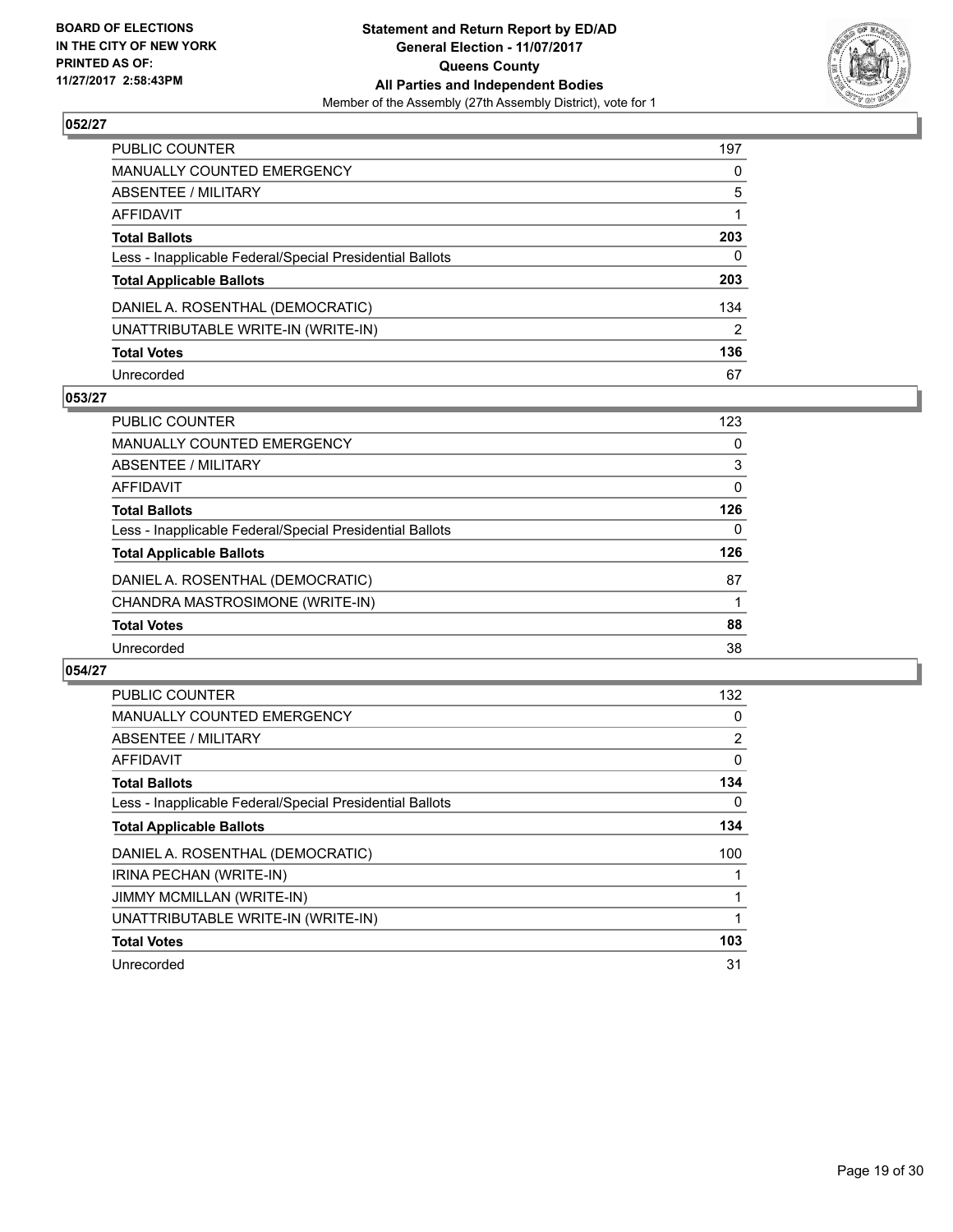

| <b>PUBLIC COUNTER</b>                                    | 212            |
|----------------------------------------------------------|----------------|
| MANUALLY COUNTED EMERGENCY                               | 0              |
| ABSENTEE / MILITARY                                      | $\overline{2}$ |
| AFFIDAVIT                                                | 0              |
| <b>Total Ballots</b>                                     | 214            |
| Less - Inapplicable Federal/Special Presidential Ballots | 0              |
| <b>Total Applicable Ballots</b>                          | 214            |
| DANIEL A. ROSENTHAL (DEMOCRATIC)                         | 137            |
| DAVID SNYDER (WRITE-IN)                                  |                |
| LEE DONALD RADIN (WRITE-IN)                              |                |
| <b>Total Votes</b>                                       | 139            |
| Unrecorded                                               | 75             |

#### **056/27**

| <b>PUBLIC COUNTER</b>                                    | 157 |
|----------------------------------------------------------|-----|
| MANUALLY COUNTED EMERGENCY                               | 0   |
| ABSENTEE / MILITARY                                      | 4   |
| AFFIDAVIT                                                | 0   |
| <b>Total Ballots</b>                                     | 161 |
| Less - Inapplicable Federal/Special Presidential Ballots | 0   |
| <b>Total Applicable Ballots</b>                          | 161 |
| DANIEL A. ROSENTHAL (DEMOCRATIC)                         | 113 |
| <b>Total Votes</b>                                       | 113 |
| Unrecorded                                               | 48  |

| <b>PUBLIC COUNTER</b>                                    | 181 |
|----------------------------------------------------------|-----|
| <b>MANUALLY COUNTED EMERGENCY</b>                        | 0   |
| ABSENTEE / MILITARY                                      | 5   |
| AFFIDAVIT                                                |     |
| <b>Total Ballots</b>                                     | 187 |
| Less - Inapplicable Federal/Special Presidential Ballots | 0   |
| <b>Total Applicable Ballots</b>                          | 187 |
| DANIEL A. ROSENTHAL (DEMOCRATIC)                         | 81  |
| RAPAL CEFALO (WRITE-IN)                                  |     |
| <b>Total Votes</b>                                       | 82  |
| Unrecorded                                               | 105 |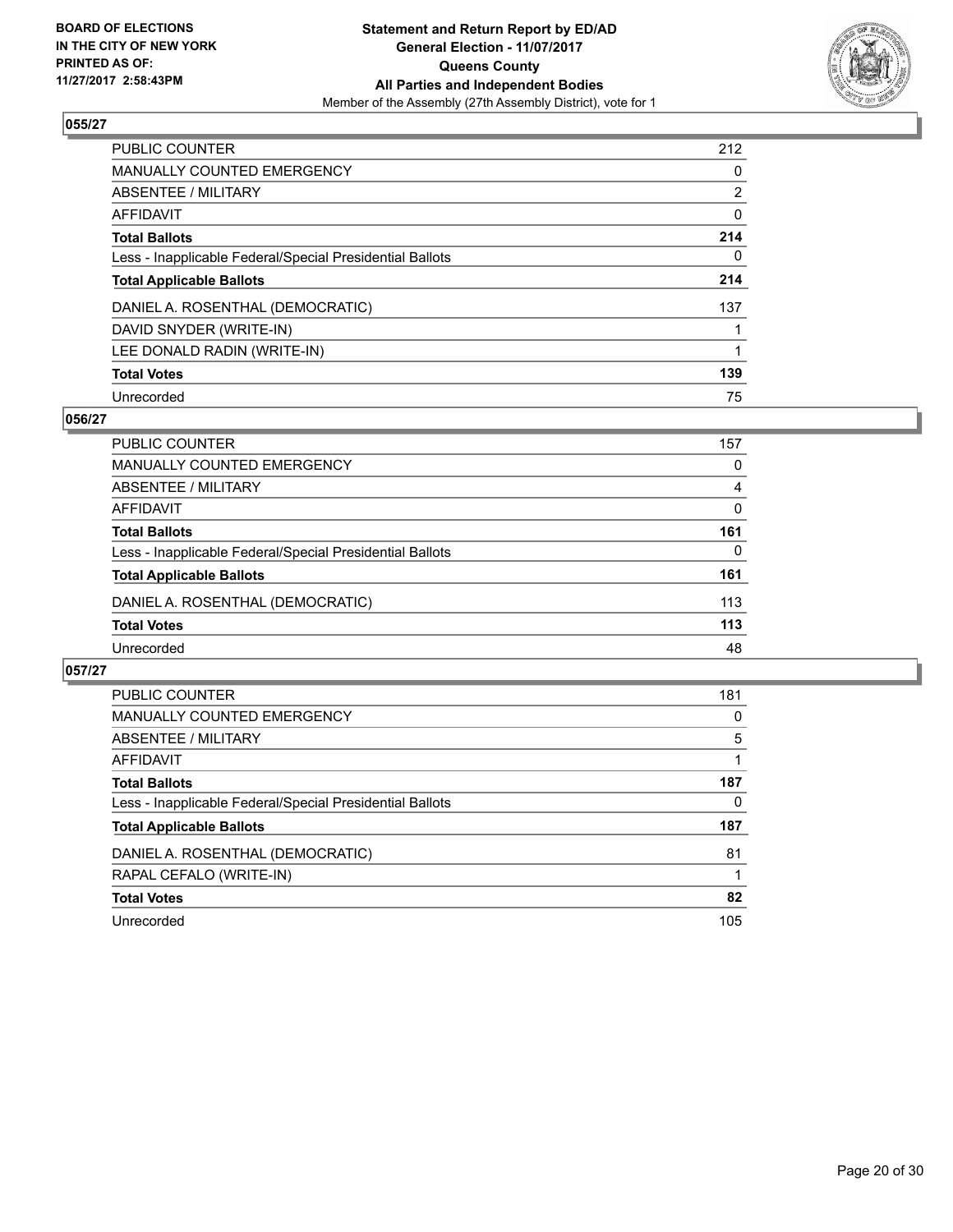

| PUBLIC COUNTER                                           | 0        |
|----------------------------------------------------------|----------|
| MANUALLY COUNTED EMERGENCY                               | 0        |
| ABSENTEE / MILITARY                                      | 0        |
| AFFIDAVIT                                                | $\Omega$ |
| <b>Total Ballots</b>                                     | 0        |
| Less - Inapplicable Federal/Special Presidential Ballots | $\Omega$ |
| <b>Total Applicable Ballots</b>                          | $\bf{0}$ |
| DANIEL A. ROSENTHAL (DEMOCRATIC)                         | $\Omega$ |
| <b>Total Votes</b>                                       | 0        |

## **059/27**

| PUBLIC COUNTER                                           | 210          |
|----------------------------------------------------------|--------------|
| MANUALLY COUNTED EMERGENCY                               | 0            |
| ABSENTEE / MILITARY                                      | 4            |
| AFFIDAVIT                                                | 5            |
| <b>Total Ballots</b>                                     | 219          |
| Less - Inapplicable Federal/Special Presidential Ballots | $\mathbf{0}$ |
| <b>Total Applicable Ballots</b>                          | 219          |
| DANIEL A. ROSENTHAL (DEMOCRATIC)                         | 93           |
| HILLARY RODHAM CLINTON (WRITE-IN)                        |              |
| <b>Total Votes</b>                                       | 94           |
| Unrecorded                                               | 125          |

| PUBLIC COUNTER                                           | 129      |
|----------------------------------------------------------|----------|
| <b>MANUALLY COUNTED EMERGENCY</b>                        | $\Omega$ |
| ABSENTEE / MILITARY                                      | 53       |
| <b>AFFIDAVIT</b>                                         | 0        |
| <b>Total Ballots</b>                                     | 182      |
| Less - Inapplicable Federal/Special Presidential Ballots | $\Omega$ |
| <b>Total Applicable Ballots</b>                          | 182      |
| DANIEL A. ROSENTHAL (DEMOCRATIC)                         | 98       |
| MICKEY MOUSE (WRITE-IN)                                  |          |
| <b>Total Votes</b>                                       | 99       |
| Unrecorded                                               | 83       |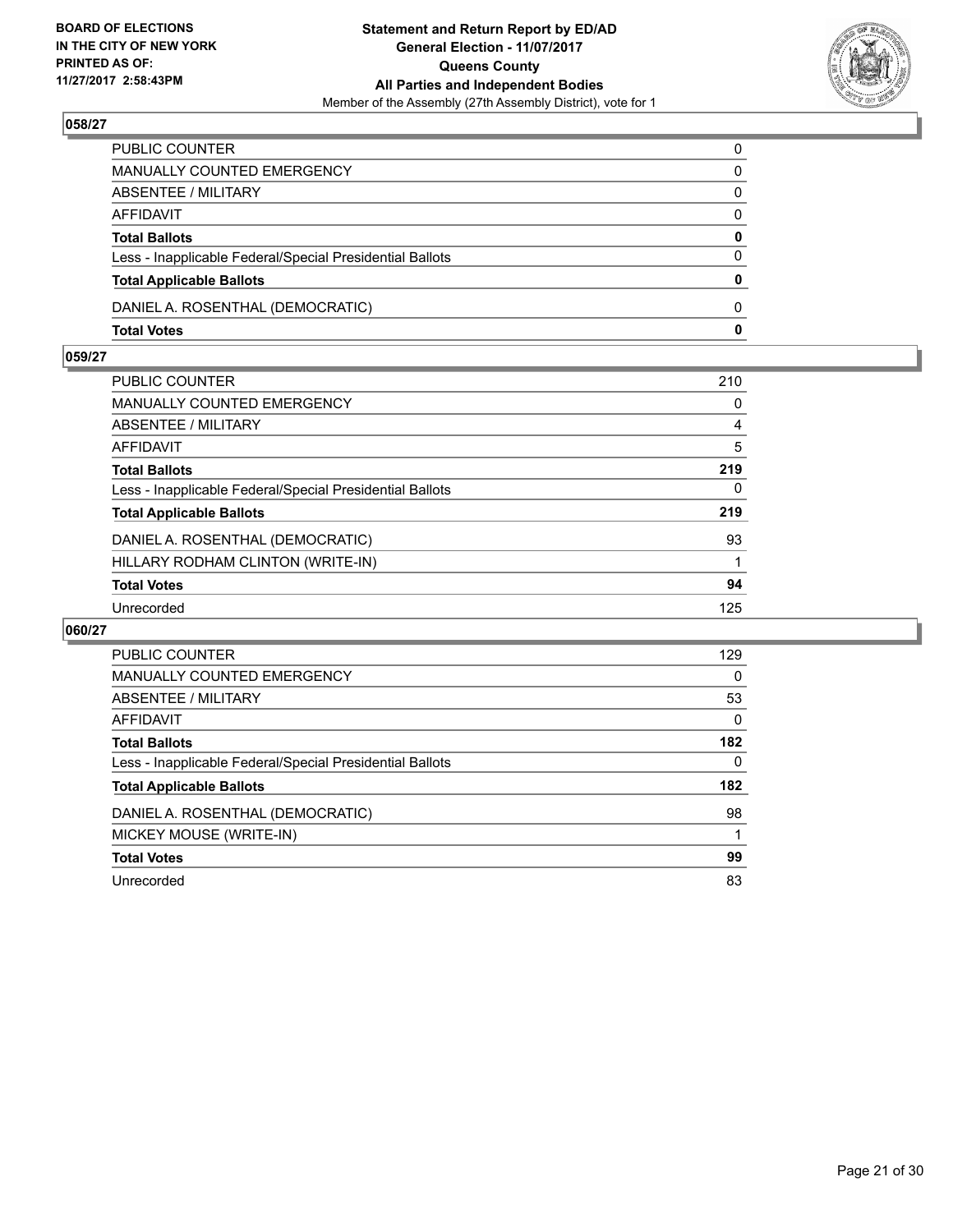

| <b>PUBLIC COUNTER</b>                                    | 195            |
|----------------------------------------------------------|----------------|
| MANUALLY COUNTED EMERGENCY                               | 0              |
| ABSENTEE / MILITARY                                      | 2              |
| AFFIDAVIT                                                | 2              |
| <b>Total Ballots</b>                                     | 199            |
| Less - Inapplicable Federal/Special Presidential Ballots | 0              |
| <b>Total Applicable Ballots</b>                          | 199            |
| DANIEL A. ROSENTHAL (DEMOCRATIC)                         | 117            |
| ANDREW KOVACH (WRITE-IN)                                 |                |
| MARK KOVACH (WRITE-IN)                                   | $\overline{2}$ |
| MEGAN TRUGLRO (WRITE-IN)                                 |                |
| SEBASTIAN MICHALAK (WRITE-IN)                            |                |
| <b>Total Votes</b>                                       | 122            |
| Unrecorded                                               | 77             |

## **062/27**

| PUBLIC COUNTER                                           | 170 |
|----------------------------------------------------------|-----|
| <b>MANUALLY COUNTED EMERGENCY</b>                        | 0   |
| ABSENTEE / MILITARY                                      | 0   |
| AFFIDAVIT                                                | 2   |
| <b>Total Ballots</b>                                     | 172 |
| Less - Inapplicable Federal/Special Presidential Ballots | 0   |
| <b>Total Applicable Ballots</b>                          | 172 |
| DANIEL A. ROSENTHAL (DEMOCRATIC)                         | 100 |
| LADY WOOFANTON (WRITE-IN)                                |     |
| ZEANN WOOFINGTON (WRITE-IN)                              |     |
| <b>Total Votes</b>                                       | 102 |
| Unrecorded                                               | 70  |

| <b>PUBLIC COUNTER</b>                                    | 197 |
|----------------------------------------------------------|-----|
| <b>MANUALLY COUNTED EMERGENCY</b>                        | 0   |
| ABSENTEE / MILITARY                                      |     |
| AFFIDAVIT                                                |     |
| <b>Total Ballots</b>                                     | 205 |
| Less - Inapplicable Federal/Special Presidential Ballots | 0   |
| <b>Total Applicable Ballots</b>                          | 205 |
| DANIEL A. ROSENTHAL (DEMOCRATIC)                         | 108 |
| ROBERT J. OLMSTED (WRITE-IN)                             |     |
| <b>Total Votes</b>                                       | 109 |
| Unrecorded                                               | 96  |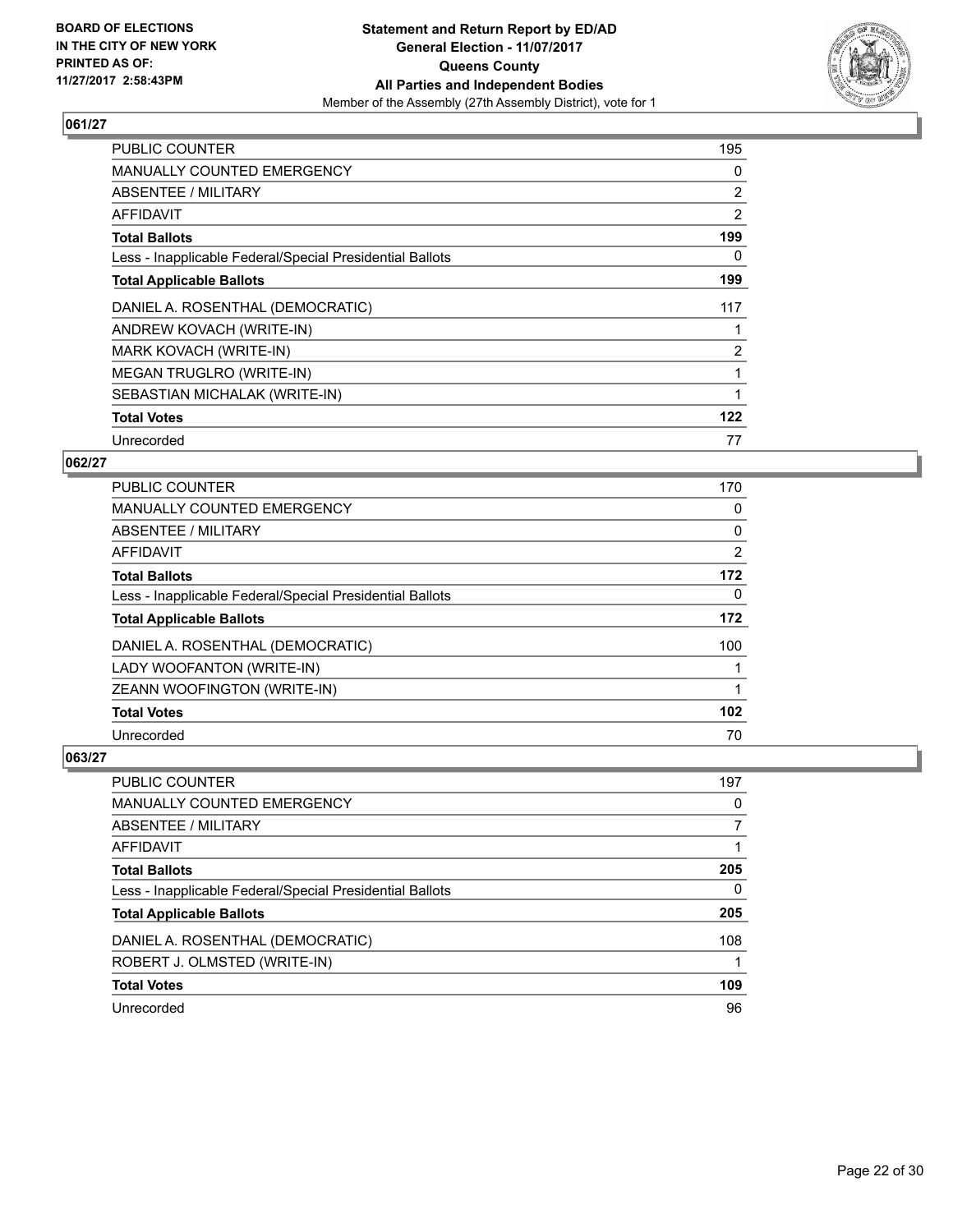

| <b>PUBLIC COUNTER</b>                                    | 190            |
|----------------------------------------------------------|----------------|
| MANUALLY COUNTED EMERGENCY                               | 0              |
| ABSENTEE / MILITARY                                      | $\overline{2}$ |
| AFFIDAVIT                                                | 4              |
| <b>Total Ballots</b>                                     | 196            |
| Less - Inapplicable Federal/Special Presidential Ballots | 0              |
| <b>Total Applicable Ballots</b>                          | 196            |
| DANIEL A. ROSENTHAL (DEMOCRATIC)                         | 114            |
| CHRISTOPHER BAURACH (WRITE-IN)                           |                |
| UNATTRIBUTABLE WRITE-IN (WRITE-IN)                       |                |
| <b>Total Votes</b>                                       | 116            |
| Unrecorded                                               | 80             |

#### **065/27**

| <b>PUBLIC COUNTER</b>                                    | 207 |
|----------------------------------------------------------|-----|
| <b>MANUALLY COUNTED EMERGENCY</b>                        | 0   |
| ABSENTEE / MILITARY                                      | 3   |
| AFFIDAVIT                                                |     |
| <b>Total Ballots</b>                                     | 211 |
| Less - Inapplicable Federal/Special Presidential Ballots | 0   |
| <b>Total Applicable Ballots</b>                          | 211 |
| DANIEL A. ROSENTHAL (DEMOCRATIC)                         | 107 |
| <b>Total Votes</b>                                       | 107 |
| Unrecorded                                               | 104 |

| <b>PUBLIC COUNTER</b>                                    | 212 |
|----------------------------------------------------------|-----|
| <b>MANUALLY COUNTED EMERGENCY</b>                        | 0   |
| ABSENTEE / MILITARY                                      | 5   |
| <b>AFFIDAVIT</b>                                         | 6   |
| <b>Total Ballots</b>                                     | 223 |
| Less - Inapplicable Federal/Special Presidential Ballots | 0   |
| <b>Total Applicable Ballots</b>                          | 223 |
| DANIEL A. ROSENTHAL (DEMOCRATIC)                         | 119 |
| JACK BAER (WRITE-IN)                                     |     |
| THOMAS MCGLINCHEY (WRITE-IN)                             |     |
| <b>Total Votes</b>                                       | 121 |
| Unrecorded                                               | 102 |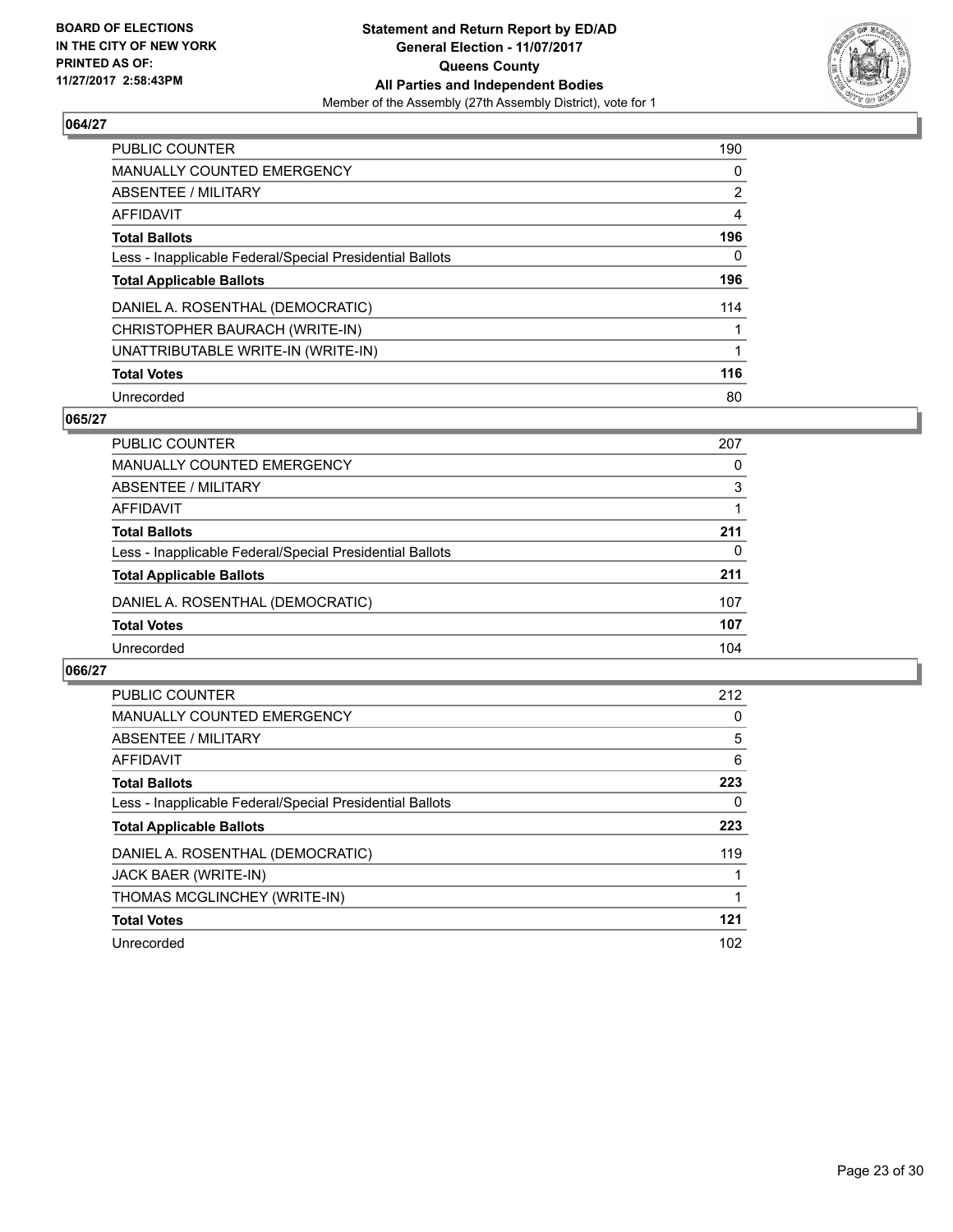

| <b>PUBLIC COUNTER</b>                                    | 218 |
|----------------------------------------------------------|-----|
| <b>MANUALLY COUNTED EMERGENCY</b>                        | 0   |
| ABSENTEE / MILITARY                                      | 5   |
| <b>AFFIDAVIT</b>                                         | 2   |
| <b>Total Ballots</b>                                     | 225 |
| Less - Inapplicable Federal/Special Presidential Ballots | 0   |
| <b>Total Applicable Ballots</b>                          | 225 |
| DANIEL A. ROSENTHAL (DEMOCRATIC)                         | 126 |
| ANDREW ROCCO (WRITE-IN)                                  |     |
| <b>JOSEPH CONCANNON (WRITE-IN)</b>                       |     |
| UNATTRIBUTABLE WRITE-IN (WRITE-IN)                       |     |
| <b>Total Votes</b>                                       | 129 |
| Unrecorded                                               | 96  |

#### **068/27**

| <b>PUBLIC COUNTER</b>                                    | 250 |
|----------------------------------------------------------|-----|
| <b>MANUALLY COUNTED EMERGENCY</b>                        | 0   |
| ABSENTEE / MILITARY                                      | 8   |
| AFFIDAVIT                                                | 4   |
| <b>Total Ballots</b>                                     | 262 |
| Less - Inapplicable Federal/Special Presidential Ballots | 0   |
| <b>Total Applicable Ballots</b>                          | 262 |
| DANIEL A. ROSENTHAL (DEMOCRATIC)                         | 151 |
| ADRIAN LADUCA (WRITE-IN)                                 |     |
| <b>AUSTIN SCHAFFRON (WRITE-IN)</b>                       | 1   |
| THEODORE KARABETSOS JR (WRITE-IN)                        | 1   |
| UNATTRIBUTABLE WRITE-IN (WRITE-IN)                       | 1   |
| <b>Total Votes</b>                                       | 155 |
| Unrecorded                                               | 107 |

| PUBLIC COUNTER                                           | 0 |
|----------------------------------------------------------|---|
| MANUALLY COUNTED EMERGENCY                               | 0 |
| ABSENTEE / MILITARY                                      | 0 |
| AFFIDAVIT                                                | 0 |
| <b>Total Ballots</b>                                     | 0 |
| Less - Inapplicable Federal/Special Presidential Ballots | 0 |
| <b>Total Applicable Ballots</b>                          | 0 |
| DANIEL A. ROSENTHAL (DEMOCRATIC)                         | 0 |
| <b>Total Votes</b>                                       | 0 |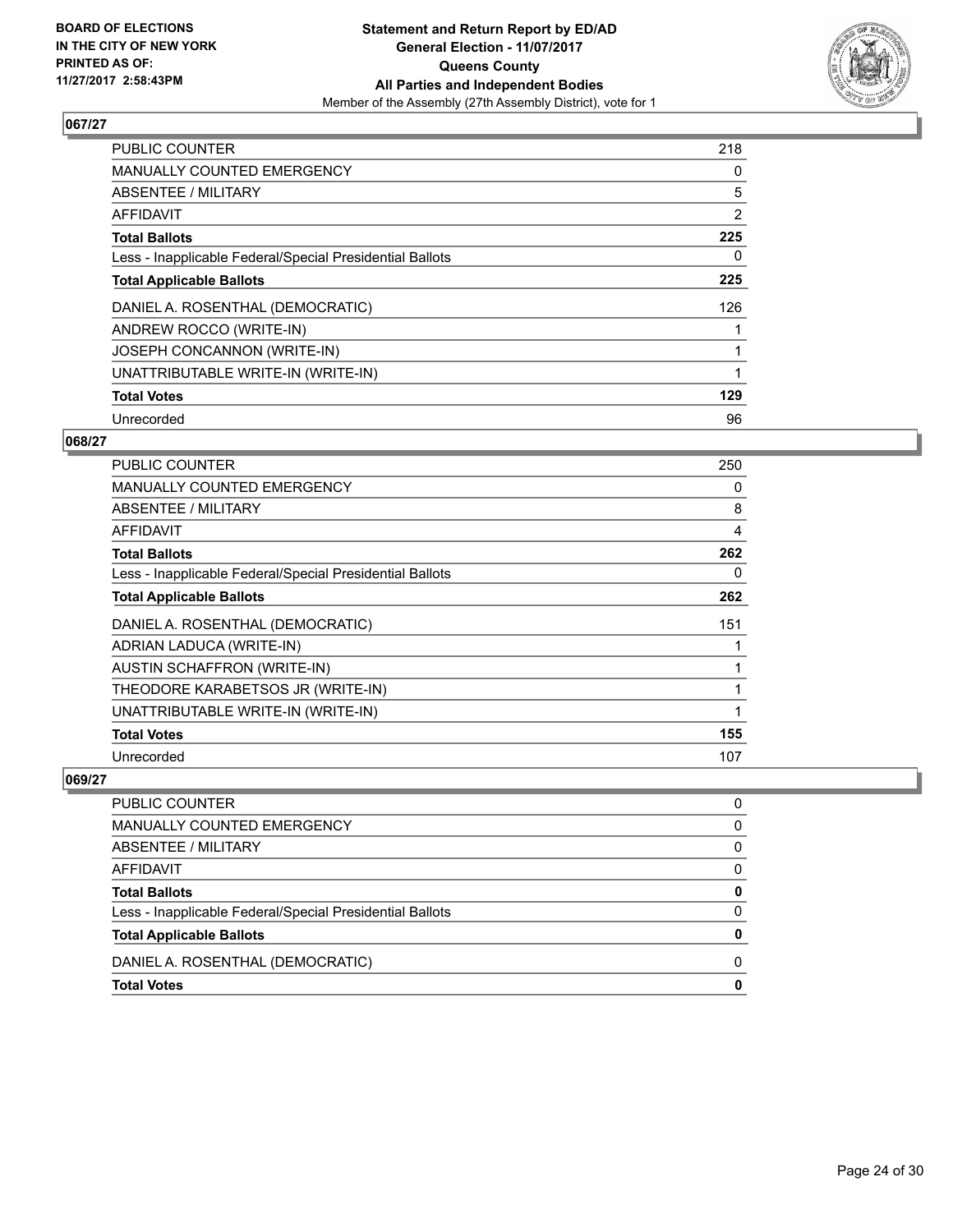

| PUBLIC COUNTER                                           | 0            |
|----------------------------------------------------------|--------------|
| MANUALLY COUNTED EMERGENCY                               | 0            |
| ABSENTEE / MILITARY                                      | $\mathbf{0}$ |
| AFFIDAVIT                                                | $\Omega$     |
| <b>Total Ballots</b>                                     | 0            |
| Less - Inapplicable Federal/Special Presidential Ballots | $\Omega$     |
| <b>Total Applicable Ballots</b>                          | $\mathbf{0}$ |
| DANIEL A. ROSENTHAL (DEMOCRATIC)                         | $\Omega$     |
| <b>Total Votes</b>                                       | $\mathbf{0}$ |

## **071/27**

| MANUALLY COUNTED EMERGENCY                               | 0 |
|----------------------------------------------------------|---|
| ABSENTEE / MILITARY                                      | 0 |
| AFFIDAVIT                                                | 0 |
| <b>Total Ballots</b>                                     | 0 |
| Less - Inapplicable Federal/Special Presidential Ballots | 0 |
| <b>Total Applicable Ballots</b>                          | O |
| DANIEL A. ROSENTHAL (DEMOCRATIC)                         | 0 |
| Total Votes                                              | o |

# **072/27 COMBINED into: 070/27**

#### **073/27 COMBINED into: 058/27**

#### **074/27**

| <b>Total Votes</b>                                       | 0        |
|----------------------------------------------------------|----------|
| DANIEL A. ROSENTHAL (DEMOCRATIC)                         | 0        |
| <b>Total Applicable Ballots</b>                          | 0        |
| Less - Inapplicable Federal/Special Presidential Ballots | $\Omega$ |
| <b>Total Ballots</b>                                     | 0        |
| <b>AFFIDAVIT</b>                                         | 0        |
| ABSENTEE / MILITARY                                      | 0        |
| <b>MANUALLY COUNTED EMERGENCY</b>                        | 0        |
| PUBLIC COUNTER                                           | 0        |

| PUBLIC COUNTER                                           | 0 |
|----------------------------------------------------------|---|
| <b>MANUALLY COUNTED EMERGENCY</b>                        | 0 |
| ABSENTEE / MILITARY                                      | 0 |
| AFFIDAVIT                                                | 0 |
| <b>Total Ballots</b>                                     | 0 |
| Less - Inapplicable Federal/Special Presidential Ballots | 0 |
| <b>Total Applicable Ballots</b>                          | 0 |
| DANIEL A. ROSENTHAL (DEMOCRATIC)                         | n |
| <b>Total Votes</b>                                       | 0 |
|                                                          |   |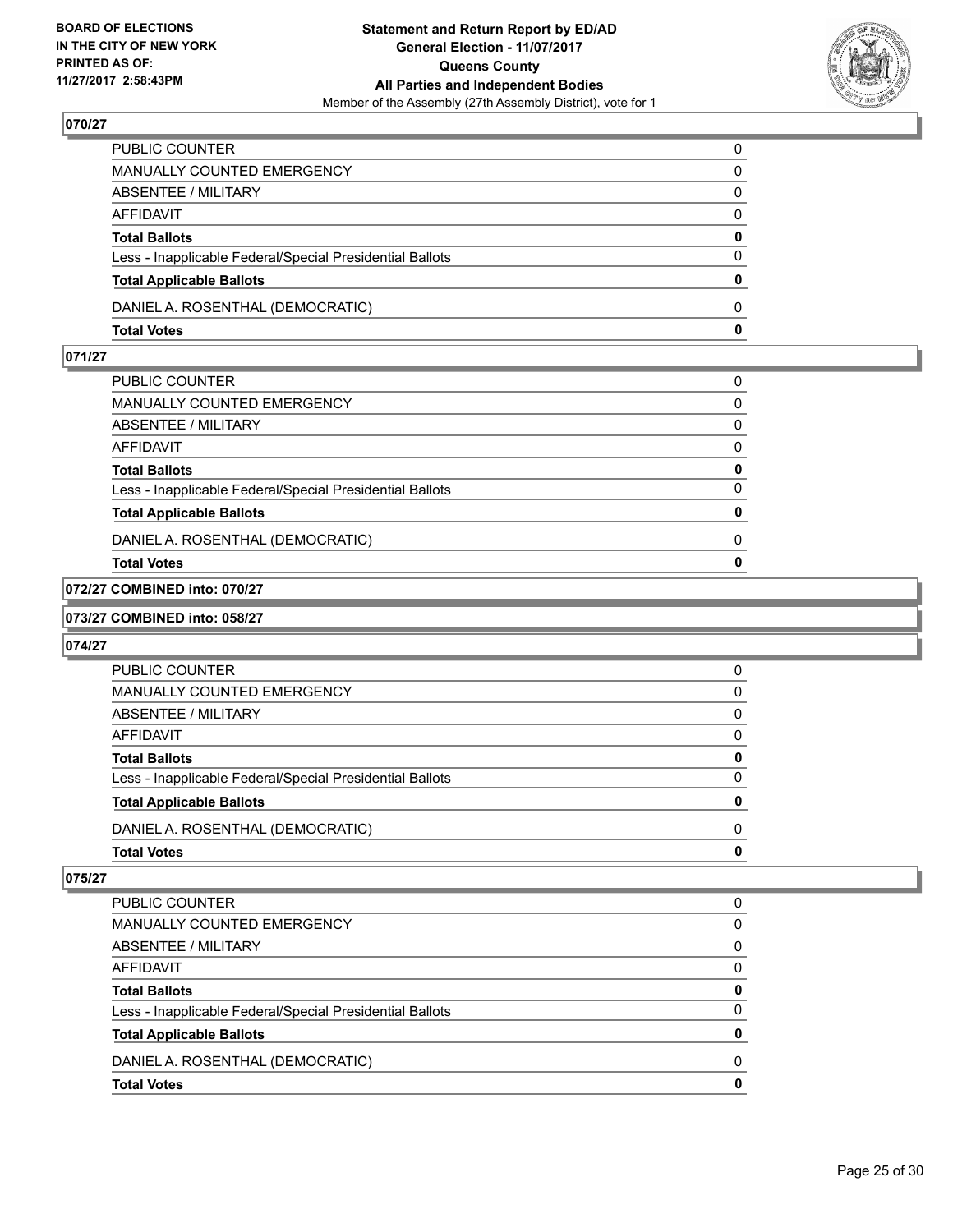

| PUBLIC COUNTER                                           | 0        |
|----------------------------------------------------------|----------|
| MANUALLY COUNTED EMERGENCY                               | 0        |
| ABSENTEE / MILITARY                                      | 0        |
| AFFIDAVIT                                                | $\Omega$ |
| <b>Total Ballots</b>                                     | 0        |
| Less - Inapplicable Federal/Special Presidential Ballots | $\Omega$ |
| <b>Total Applicable Ballots</b>                          | $\bf{0}$ |
| DANIEL A. ROSENTHAL (DEMOCRATIC)                         | $\Omega$ |
| <b>Total Votes</b>                                       | 0        |

## **077/27**

| <b>Total Votes</b>                                       | $\mathbf{0}$ |
|----------------------------------------------------------|--------------|
| DANIEL A. ROSENTHAL (DEMOCRATIC)                         | 0            |
| <b>Total Applicable Ballots</b>                          | $\mathbf{0}$ |
| Less - Inapplicable Federal/Special Presidential Ballots | $\Omega$     |
| <b>Total Ballots</b>                                     | $\mathbf{0}$ |
| AFFIDAVIT                                                | 0            |
| <b>ABSENTEE / MILITARY</b>                               | 0            |
| MANUALLY COUNTED EMERGENCY                               | $\Omega$     |
| PUBLIC COUNTER                                           | 0            |

## **078/27 COMBINED into: 077/27**

#### **079/27**

| PUBLIC COUNTER                                           | 114 |
|----------------------------------------------------------|-----|
| <b>MANUALLY COUNTED EMERGENCY</b>                        | 0   |
| ABSENTEE / MILITARY                                      | 3   |
| AFFIDAVIT                                                | 0   |
| <b>Total Ballots</b>                                     | 117 |
| Less - Inapplicable Federal/Special Presidential Ballots | 0   |
| <b>Total Applicable Ballots</b>                          | 117 |
| DANIEL A. ROSENTHAL (DEMOCRATIC)                         | 90  |
| <b>Total Votes</b>                                       | 90  |
| Unrecorded                                               | 27  |

| <b>PUBLIC COUNTER</b>                                    | 169 |
|----------------------------------------------------------|-----|
| <b>MANUALLY COUNTED EMERGENCY</b>                        | 0   |
| ABSENTEE / MILITARY                                      | 4   |
| <b>AFFIDAVIT</b>                                         | 0   |
| <b>Total Ballots</b>                                     | 173 |
| Less - Inapplicable Federal/Special Presidential Ballots | 0   |
| <b>Total Applicable Ballots</b>                          | 173 |
| DANIEL A. ROSENTHAL (DEMOCRATIC)                         | 108 |
| <b>GREG KELLY (WRITE-IN)</b>                             |     |
| PINCHAS FINK (WRITE-IN)                                  |     |
| <b>Total Votes</b>                                       | 110 |
| Unrecorded                                               | 63  |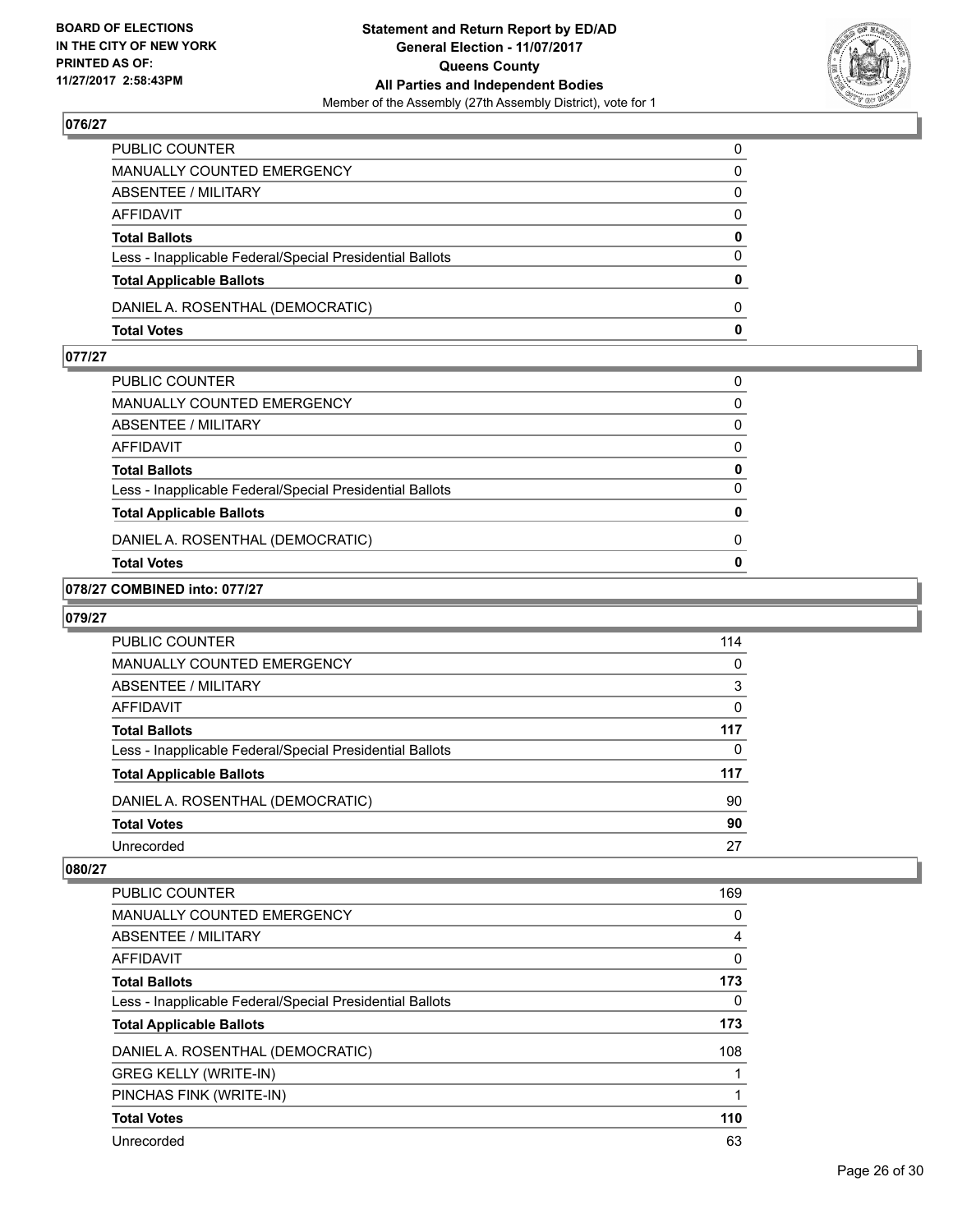

| PUBLIC COUNTER                                           | 253 |
|----------------------------------------------------------|-----|
| MANUALLY COUNTED EMERGENCY                               | 0   |
| <b>ABSENTEE / MILITARY</b>                               | 3   |
| AFFIDAVIT                                                | 2   |
| Total Ballots                                            | 258 |
| Less - Inapplicable Federal/Special Presidential Ballots | 0   |
| <b>Total Applicable Ballots</b>                          | 258 |
| DANIEL A. ROSENTHAL (DEMOCRATIC)                         | 149 |
| UNATTRIBUTABLE WRITE-IN (WRITE-IN)                       |     |
| <b>Total Votes</b>                                       | 150 |
| Unrecorded                                               | 108 |

#### **082/27**

| <b>PUBLIC COUNTER</b>                                    | 86 |
|----------------------------------------------------------|----|
| MANUALLY COUNTED EMERGENCY                               | 0  |
| ABSENTEE / MILITARY                                      | 0  |
| AFFIDAVIT                                                |    |
| <b>Total Ballots</b>                                     | 87 |
| Less - Inapplicable Federal/Special Presidential Ballots | 0  |
| <b>Total Applicable Ballots</b>                          | 87 |
| DANIEL A. ROSENTHAL (DEMOCRATIC)                         | 71 |
| <b>Total Votes</b>                                       | 71 |
| Unrecorded                                               | 16 |

| PUBLIC COUNTER                                           | 205 |
|----------------------------------------------------------|-----|
| <b>MANUALLY COUNTED EMERGENCY</b>                        | 0   |
| ABSENTEE / MILITARY                                      | 5   |
| <b>AFFIDAVIT</b>                                         | 5   |
| <b>Total Ballots</b>                                     | 215 |
| Less - Inapplicable Federal/Special Presidential Ballots | 0   |
| <b>Total Applicable Ballots</b>                          | 215 |
| DANIEL A. ROSENTHAL (DEMOCRATIC)                         | 152 |
| CRAIG SCHONFELD (WRITE-IN)                               |     |
| SCOTT AVIDON (WRITE-IN)                                  |     |
| UNATTRIBUTABLE WRITE-IN (WRITE-IN)                       |     |
| <b>Total Votes</b>                                       | 155 |
| Unrecorded                                               | 60  |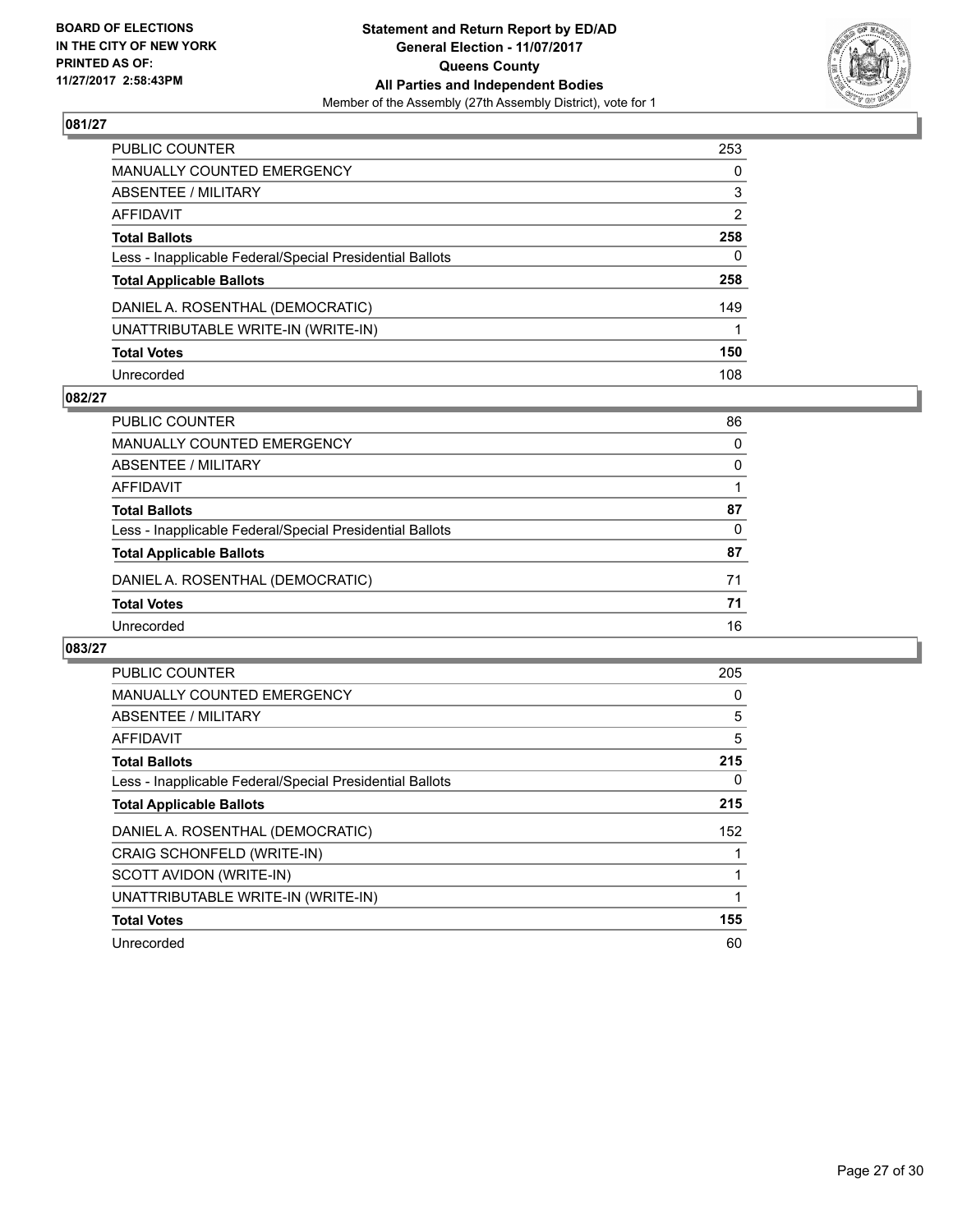

| PUBLIC COUNTER                                           | 237 |
|----------------------------------------------------------|-----|
| <b>MANUALLY COUNTED EMERGENCY</b>                        | 0   |
| ABSENTEE / MILITARY                                      | 5   |
| AFFIDAVIT                                                | 4   |
| <b>Total Ballots</b>                                     | 246 |
| Less - Inapplicable Federal/Special Presidential Ballots | 0   |
| <b>Total Applicable Ballots</b>                          | 246 |
| DANIEL A. ROSENTHAL (DEMOCRATIC)                         | 179 |
| PAUL GALEA (WRITE-IN)                                    |     |
| ROBERT WOODSON (WRITE-IN)                                |     |
| <b>Total Votes</b>                                       | 181 |
| Unrecorded                                               | 65  |

#### **085/27**

| <b>PUBLIC COUNTER</b>                                    | 127 |
|----------------------------------------------------------|-----|
| <b>MANUALLY COUNTED EMERGENCY</b>                        | 2   |
| ABSENTEE / MILITARY                                      | 4   |
| AFFIDAVIT                                                | 7   |
| <b>Total Ballots</b>                                     | 140 |
| Less - Inapplicable Federal/Special Presidential Ballots | 0   |
| <b>Total Applicable Ballots</b>                          | 140 |
| DANIEL A. ROSENTHAL (DEMOCRATIC)                         | 96  |
| <b>Total Votes</b>                                       | 96  |
| Unrecorded                                               | 44  |

| <b>PUBLIC COUNTER</b>                                    | 139 |
|----------------------------------------------------------|-----|
| <b>MANUALLY COUNTED EMERGENCY</b>                        | 0   |
| ABSENTEE / MILITARY                                      | 2   |
| <b>AFFIDAVIT</b>                                         | 1   |
| <b>Total Ballots</b>                                     | 142 |
| Less - Inapplicable Federal/Special Presidential Ballots | 0   |
| <b>Total Applicable Ballots</b>                          | 142 |
|                                                          |     |
| DANIEL A. ROSENTHAL (DEMOCRATIC)                         | 97  |
| ALLAN ROLNICK (WRITE-IN)                                 |     |
| DEREK JETER (WRITE-IN)                                   |     |
| MELISSA GALFANO (WRITE-IN)                               | 1   |
| SHARI ROLNICK (WRITE-IN)                                 | 1   |
| <b>Total Votes</b>                                       | 101 |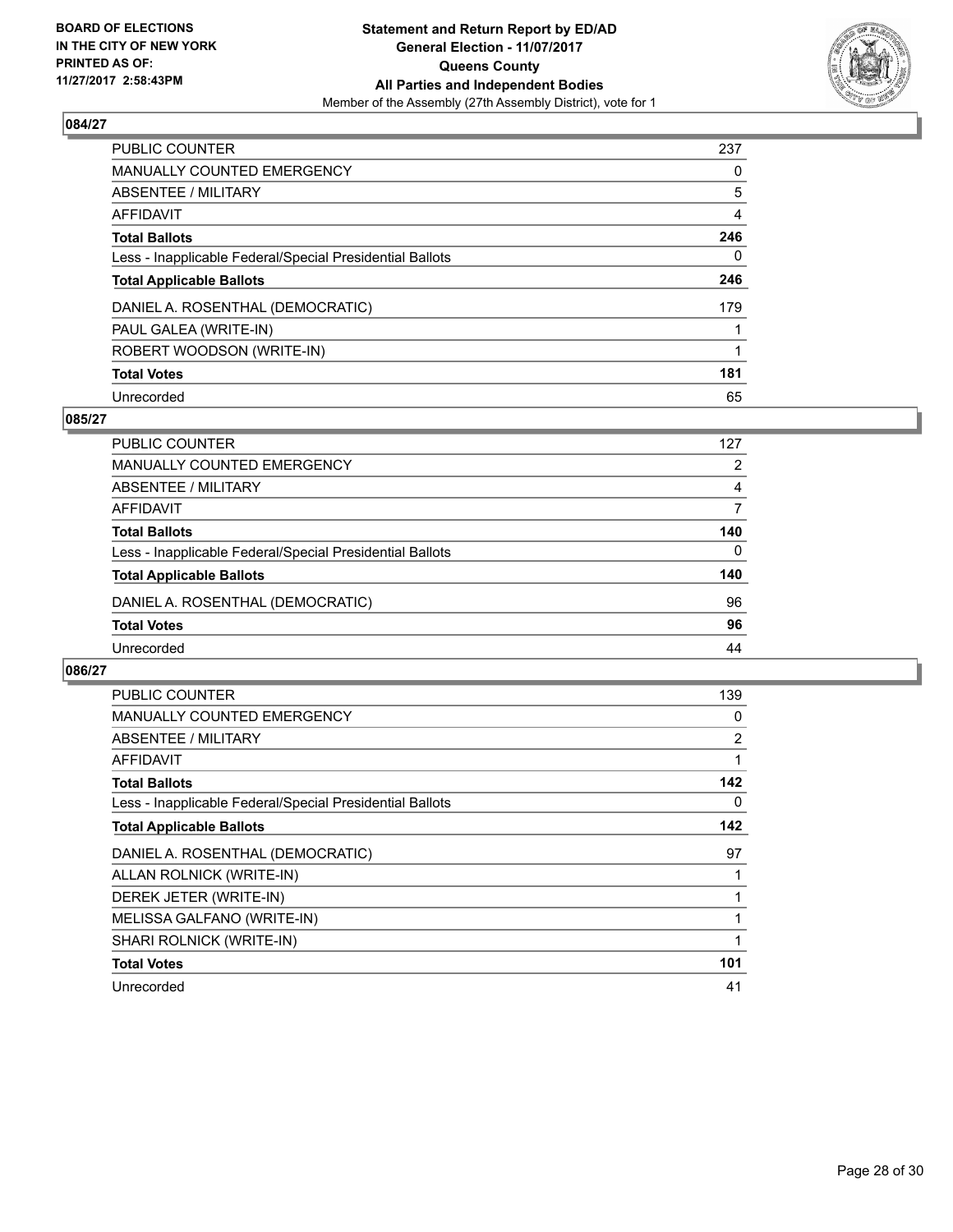

| PUBLIC COUNTER                                           | 192          |
|----------------------------------------------------------|--------------|
| MANUALLY COUNTED EMERGENCY                               | 0            |
| ABSENTEE / MILITARY                                      | 3            |
| AFFIDAVIT                                                | 7            |
| Total Ballots                                            | 202          |
| Less - Inapplicable Federal/Special Presidential Ballots | $\mathbf{0}$ |
| <b>Total Applicable Ballots</b>                          | 202          |
| DANIEL A. ROSENTHAL (DEMOCRATIC)                         | 118          |
| KASTRIOT KASTRATI (WRITE-IN)                             |              |
| <b>Total Votes</b>                                       | 119          |
| Unrecorded                                               | 83           |

#### **088/27**

| <b>PUBLIC COUNTER</b>                                    | 86 |
|----------------------------------------------------------|----|
| <b>MANUALLY COUNTED EMERGENCY</b>                        | 0  |
| ABSENTEE / MILITARY                                      | 7  |
| <b>AFFIDAVIT</b>                                         |    |
| <b>Total Ballots</b>                                     | 94 |
| Less - Inapplicable Federal/Special Presidential Ballots | 0  |
| <b>Total Applicable Ballots</b>                          | 94 |
| DANIEL A. ROSENTHAL (DEMOCRATIC)                         | 62 |
| EDWARD GONZALEZ (WRITE-IN)                               |    |
| PATRICK HENRY (WRITE-IN)                                 |    |
| <b>Total Votes</b>                                       | 64 |
| Unrecorded                                               | 30 |

| <b>PUBLIC COUNTER</b>                                    | 122 |
|----------------------------------------------------------|-----|
| <b>MANUALLY COUNTED EMERGENCY</b>                        | 0   |
| ABSENTEE / MILITARY                                      |     |
| AFFIDAVIT                                                | 0   |
| <b>Total Ballots</b>                                     | 123 |
| Less - Inapplicable Federal/Special Presidential Ballots | 0   |
| <b>Total Applicable Ballots</b>                          | 123 |
| DANIEL A. ROSENTHAL (DEMOCRATIC)                         | 90  |
| UNATTRIBUTABLE WRITE-IN (WRITE-IN)                       |     |
| <b>Total Votes</b>                                       | 91  |
| Unrecorded                                               | 32  |